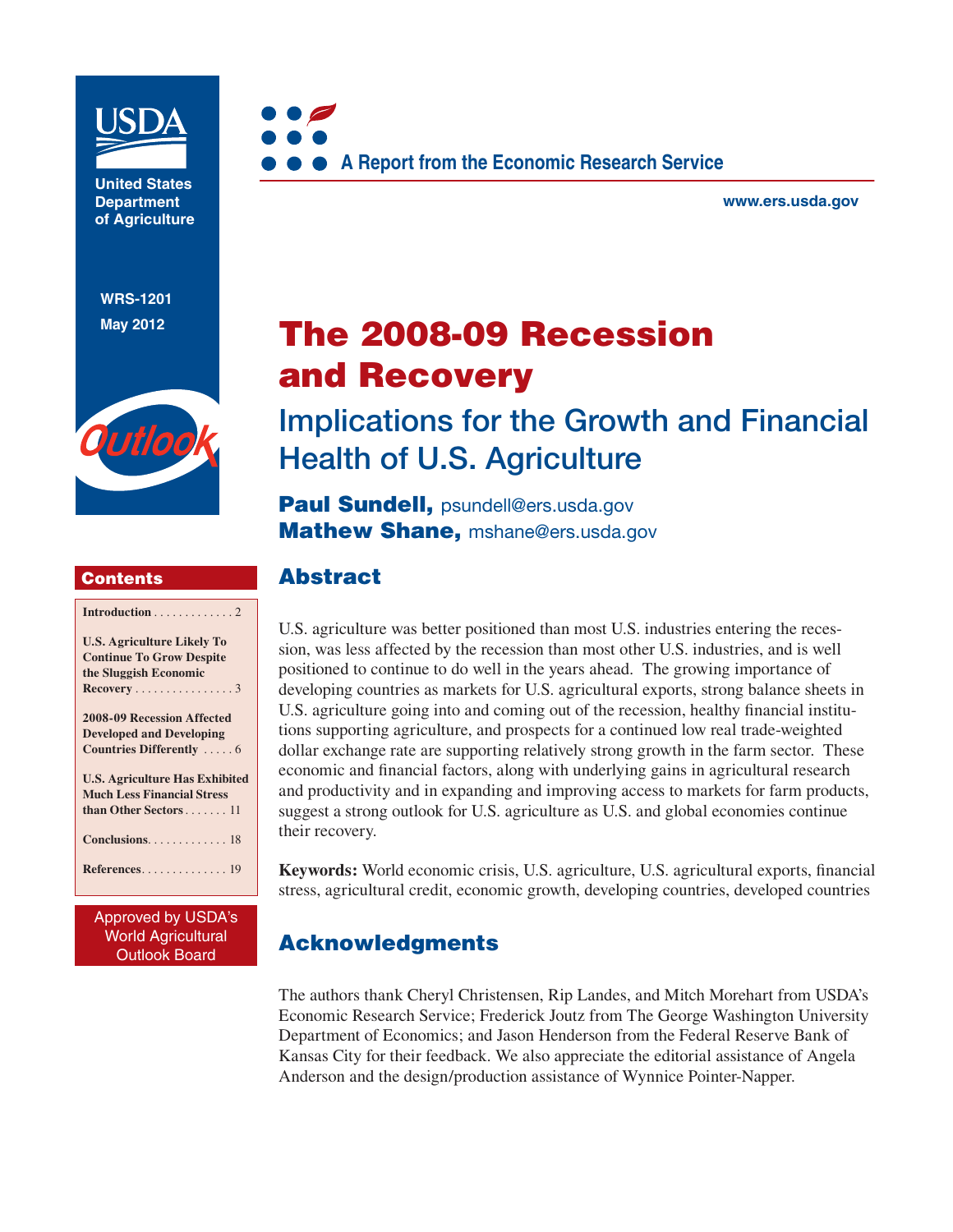## **Introduction**

Between the late 1990s and mid-2000s, world economic growth was facilitated by an environment of low interest rates and easy credit. In that environment, demand in developed countries, especially the United States, grew rapidly against a backdrop of surging growth in both credit and asset prices. Strong growth in developed countries fostered expansion in developing countries by providing a robust market for exports and expanding specialized capital flows. Developing countries, in turn, fostered world growth with their willingness to finance developed country trade deficits through capital outflows and increased demand for developed country exports. Between 1998 and 2007, annual economic growth averaged 3.2 percent for the world, 2.7 percent for the United States, 2.2 percent for developed countries outside the United States, and 5.2 percent for developing countries (USDA/ERS, 2012c).<sup>1</sup> During this period, real world trade grew at an average annual rate of 7.0 percent, indicating greater openness and dependence on trade (IMF, 2011b).

U.S. agricultural exports, especially those to developing countries, benefited from stronger world growth. Approximately 22 percent of U.S. agricultural production is exported, accounting for almost 10 percent of total U.S. merchandise exports. Between 1998 and 2007, leading up to the 2008 U.S. recession, U.S. agricultural exports grew at an annual rate of 9 percent in nominal terms but just 2.0 percent in real terms, indicating the strong upward pressure on prices from international growth.2 The U.S. agricultural export share to developing countries continued to grow, reaching more than 60 percent of total U.S. agricultural exports in 2011 compared with only 26 percent in 1970 and 40 percent in 1998 (USDA/FAS, 2012).

The 2008-09 recession reversed the pre-recession pattern. Financial problems in the United States and other developed countries led to lower real and financial asset prices worldwide. Lower asset values resulted in weaker economic growth, greater economic uncertainty, increased risk aversion, and heightened liquidity needs on the part of business and consumers. This environment led to deleveraging<sup>3</sup> by consumers, businesses, and financial institutions. Lower asset values diminished the value of loan collateral, increased loan default rates, raised lender's borrowing terms, and required greater returns by asset holders and investors. U.S. and global economic growth fell as depressed asset values, declining borrower income, and reduced wealth slowed both consumer spending and business investment (Chinn and Frieden, 2011). In 2009, real U.S output declined 3.5 percent, while real world output declined 2.2 percent (USDA/ERS, 2012c).

This report analyzes both the impacts of the 2008-09 recession on the growth and financial condition of U.S. agriculture and the prospects for U.S. agriculture during the ongoing recovery. We also address the sources and prospects for growth in demand for U.S. agricultural products, focusing on the increasing importance of developing country markets.

1Developed countries include the United States, Canada, EU15, Iceland, Norway, Switzerland, Japan, Australia, and New Zealand, while developing countries include Latin America, Cyprus, Malta and Gozo, Asia (excluding Japan), the Middle East, and Africa.

2We use both nominal and real values in this report. Real values do not reflect inflation, which is taken out either by deflating with a suitable price index or by using quantities of exports directly, such as so many tons of wheat exports. When we do not specifically refer to real or nominal values, nominal values are assumed.

3Reducing the ratio of debt to assets by paying down debt.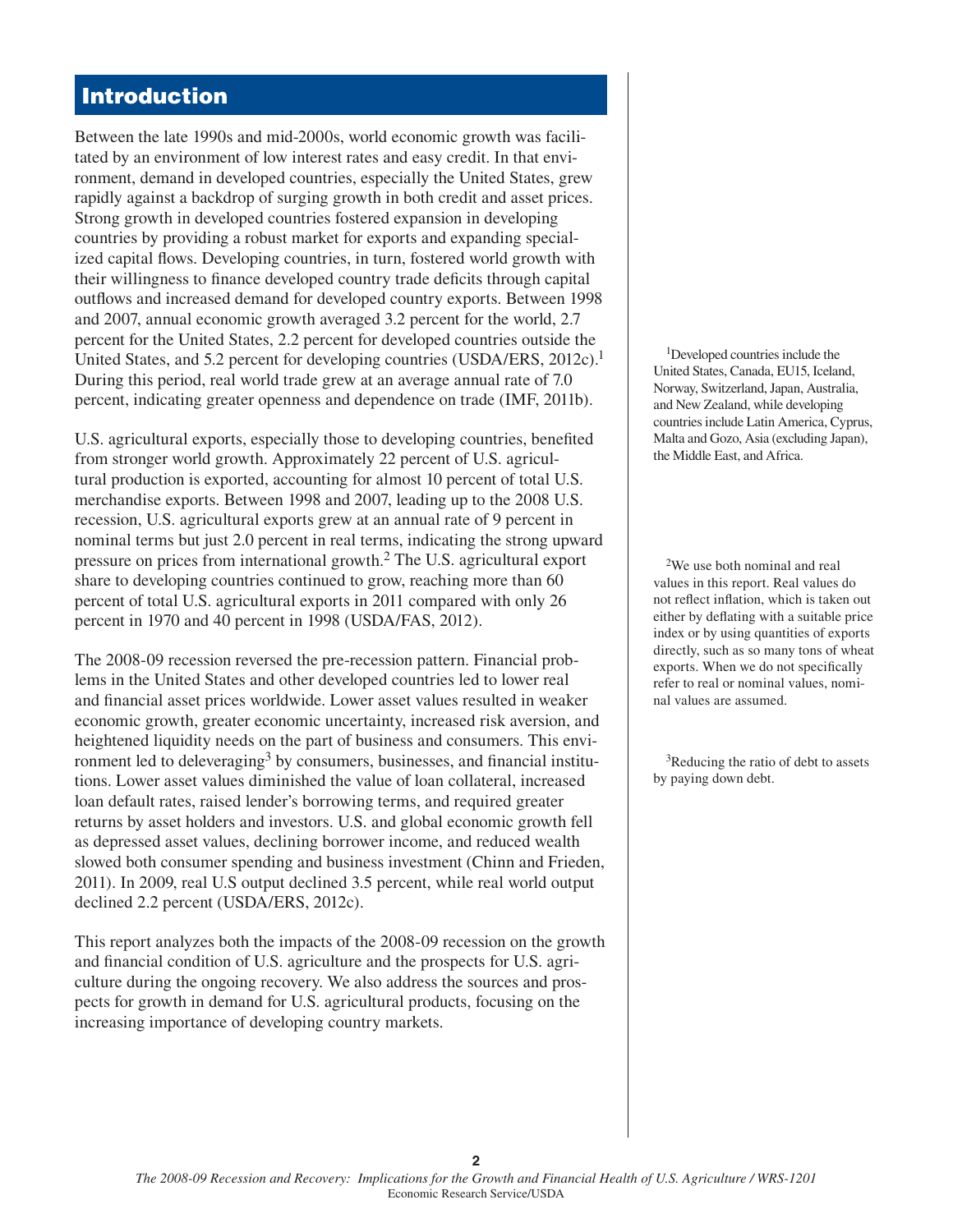# **U.S. Agriculture Likely To Continue To Grow Despite the Sluggish Economic Recovery**

Historically, the strength of a Nation's economic recovery is dependent on overcoming the problems that caused the recession. Table 1 compares the seven U.S. recessions since 1960 in terms of length; depth; recovery growth rates for the first, second, and third years; primary causes of each recession; and the degree of financial market stress, as proxied by the spread between the Moody's Baa<sup>4</sup> (medium credit quality) corporate bond rate and the 10-year Treasury bond. The National Bureau of Economic Research (NBER) set the beginning of the recession as fourth quarter (Q4) 2007 and second quarter (Q2) 2009 as the ending date.<sup>5</sup>

Using Q2 2009 as the recession ending date ranks the recent recession as the most protracted recession since 1960. Lasting six quarters, the 2008-09 recession exceeded the Q4 1973 to Q1 1975 and the Q31981 to Q4 1982 recessions. The current recession was also significantly deeper than the two previous recessions, with a peak-to-trough fall in gross domestic product (GDP) of 5.2 percent that significantly exceeded the 3.2 percent fall for the Q4 1973 to Q1 1975 recession and the 2.6 percent fall of the Q3 1981 to Q4 1982 recession. Furthermore, the 2008-09 recession was by far the most severe in terms of credit spreads, credit availability, and deteriorating wealth and asset values. The average spread of the Baa corporate bond rate over the 10-year Treasury bond during the recession exceeded the previous peak recession bond quality spread from the 2001 recession by 1.25 percent.

4Moody's Investors Service (or Moody's) is a credit rating company that rates corporations' and governments' financial standing.

5While the NBER describes the recession as beginning in 2007, we will refer to it as the 2008-09 recession for the purposes of this report.

#### Table 1

#### **U.S. recessions since 1960**

|                 |          | Decrease Recovery |          | Growth in<br>real GDP |                                                                           |             |
|-----------------|----------|-------------------|----------|-----------------------|---------------------------------------------------------------------------|-------------|
|                 |          | in                | in       | in years              |                                                                           | <b>Bond</b> |
| Recession       | Length   | real GDP          | year 1   | $2$ and $3$           | Primary causes of recession                                               | spread      |
|                 | Quarters |                   | Percent- |                       |                                                                           | Percent     |
| Q2 1960-Q1 1961 | 3        | 0.5               | 7.5      | 4.9                   | Sharp pullback in consumer durables and inventory<br>correction.          | 1.20        |
| Q4 1969-Q4 1970 | 4        | 0.2               | 4.5      | 5.5                   | Rising inflation and contractionary monetary policy.                      | 1.67        |
| Q4 1973-Q1 1975 | 5        | 3.2               | 6.2      | 3.7                   | Oil embargo, rising inflation, and tighter monetary<br>and fiscal policy. | 2.15        |
| Q1 1980-Q3 1980 | 2        | 2.2               | 4.4      | 1.4                   | Oil price shock, high inflation, and tight monetary<br>policy.            | 2.32        |
| Q3 1981-Q4 1982 | 5        | 2.6               | 7.7      | 4.9                   | High inflation and tight monetary policy.                                 | 2.78        |
| Q3 1990-Q1 1991 | 2        | 1.4               | 2.6      | 3.4                   | Tighter monetary policy, credit crunch and Iraq war.                      | 2.07        |
| Q1 2001-Q4 2001 | 3        | 0.7               | 1.9      | 3.4                   | Stock market bubble.                                                      | 2.96        |
| Average values  | 3.4      | 1.3               | 5.0      | $3.9/4.3*$            |                                                                           | 2.16        |
| Q4 2007-Q2 2009 | 6        | 5.1               | 3.3      | $2.0**$               | Real-estate bubble, sub-prime mortgage                                    | 4.21        |

GDP=Gross domestic product.

\*4.3 percent if the Q1 1980 to Q3 1980 aborted recovery is not included, U.S. economy peaked and re-entered recession in Q3 1981, thus the second and third year of recovery did not exist. \*\*Average of U.S. Bureau of Economic Analysis estimates and data from the Survey of Professional Forecasters for 2012 from Q4 2011 survey.

Source: National Bureau of Economic Research, 2010.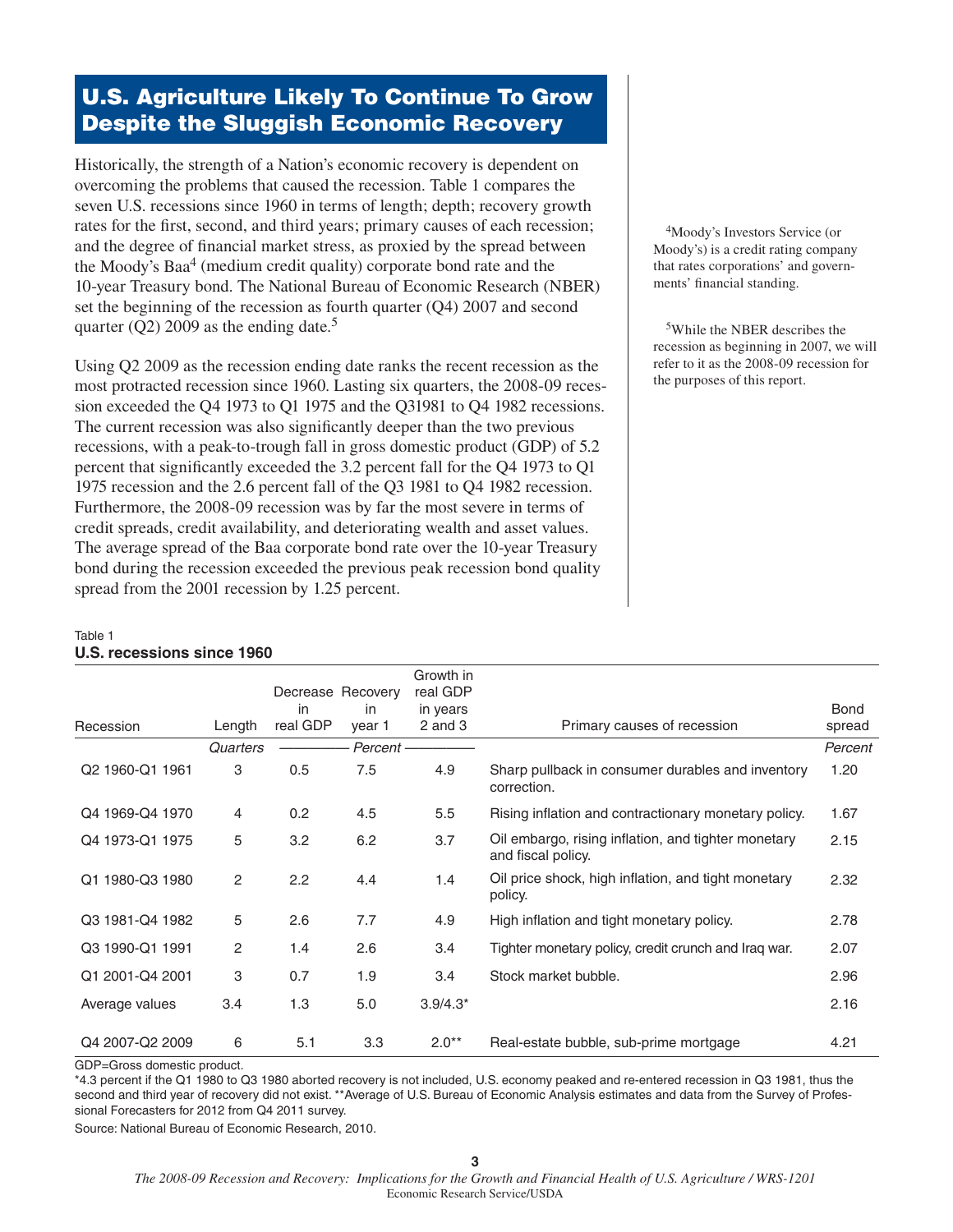The strength of an economic recovery is strongly related to how quickly the original shock subsides or is countered by expansionary developments in other areas, such as short-term easing of monetary and fiscal policy, improving domestic or international trade competitiveness, strengthening financial conditions, or lower energy prices. The three strongest recoveries  $(1960-61, 1969-70,$  and  $1981-82$  recessions) were characterized by significant easing of the conditions that caused the downturn and generally mild credit disruptions that did not impede a normal recovery.

Recoveries typically are slower to develop during recessions characterized by pronounced financial difficulties (Cerra and Saxena, 2008; Terrones et al., 2009; Gjerstad and Smith, 2010). Periods of major financial stress generate large increases in credit quality spreads between low- and higherrisk borrowers, falling equity and asset values, and sharp reductions in credit availability that causes significant and prolonged adjustments to the spending behavior of businesses and consumers. A strong link exists between real private credit growth and real growth in GDP, and the dramatic credit slowdown since 2007 played a strong role in the depth of the recession and the weak economic recovery (fig. 1).

Thus far, the recovery from the 2008-09 recession has followed the weakerthan-normal pattern of the previous two recessions, which were also characterized to a lesser extent by financial disruptions. Given the greater magnitude of the downturn and extreme financial disruptions, most economists believe the pace of the current recovery will remain below typical recoveries through at least 2012 and will be uneven across sectors. Economists' forecasts rely a great deal on the Survey of Professional Forecasters, which indicates that the recovery through 2012 will remain low, uneven across sectors, and gradually



## Figure 1 **Declining private credit since 2009 has impeded the pace of recovery**

**4**

*The 2008-09 Recession and Recovery: Implications for the Growth and Financial Health of U.S. Agriculture / WRS-1201*  Economic Research Service/USDA

GDP=Gross domestic product.

Source: U.S. Department of Commerce, 2012; Board of Governors of the Federal Reserve System, 2012.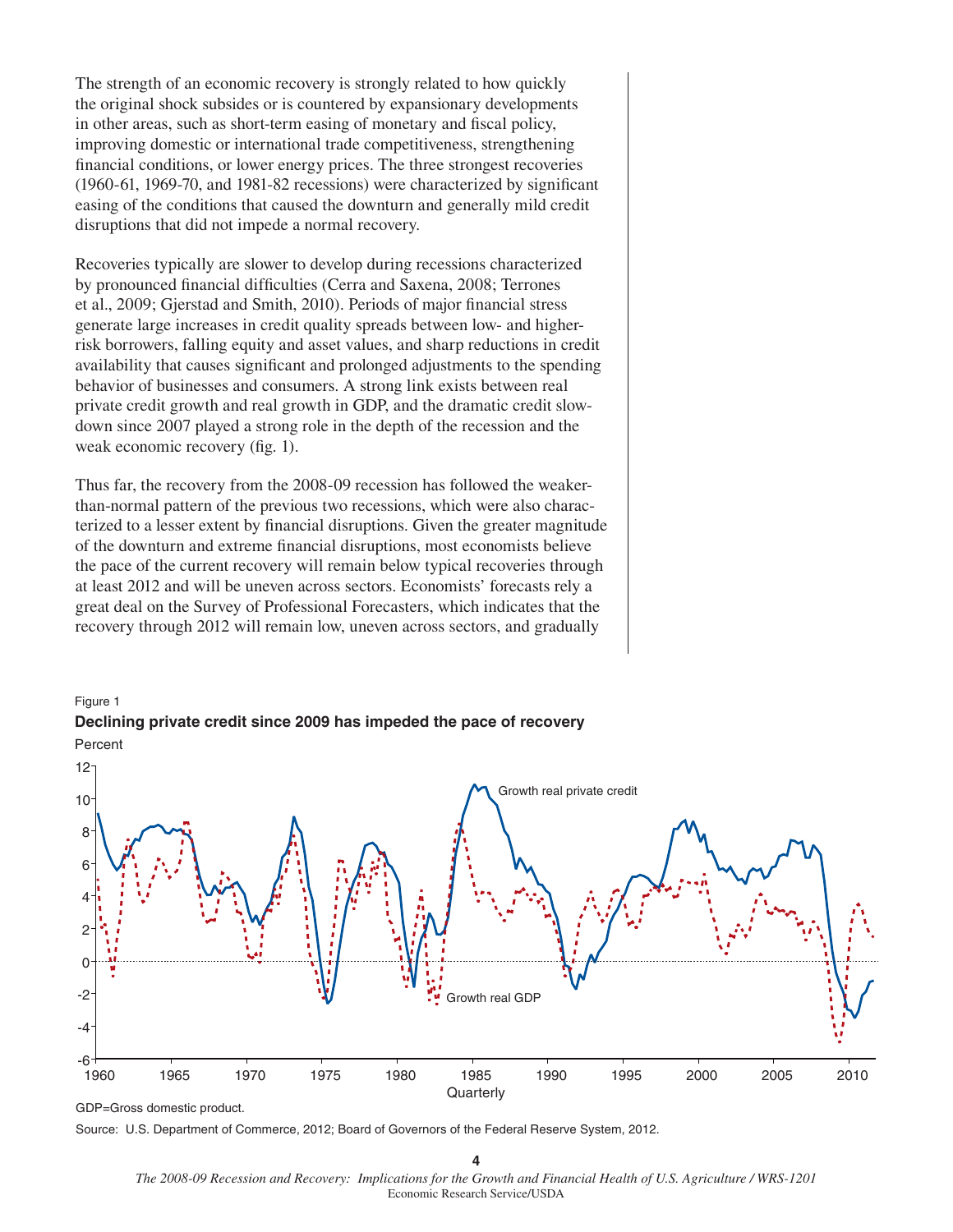improving.6 U.S. industrial sectors with large foreign export exposure (especially to developing economies), such as many areas of U.S. capital goods, consumer durable goods manufacturing, and agriculture, are growing at a moderate to strong pace. Through Q3 2011, real household wealth was 21 percent below its 2007 peak, and consumers curtailed credit use to rebuild wealth, while credit standards for consumer lending remain stubbornly high. Both residential and nonresidential construction activity remained depressed, with minimal growth and depressed prices that discouraged additional construction. Federal and municipal spending has been restricted by tight budgets and borrowing constraints.

6The Survey of Professional Forecasters is compiled by the Federal Reserve Bank of Philadelphia and provides median forecasts by private and academic economists of major U.S. economic variables for broad categories of U.S. economic output, inflation, and financial variables.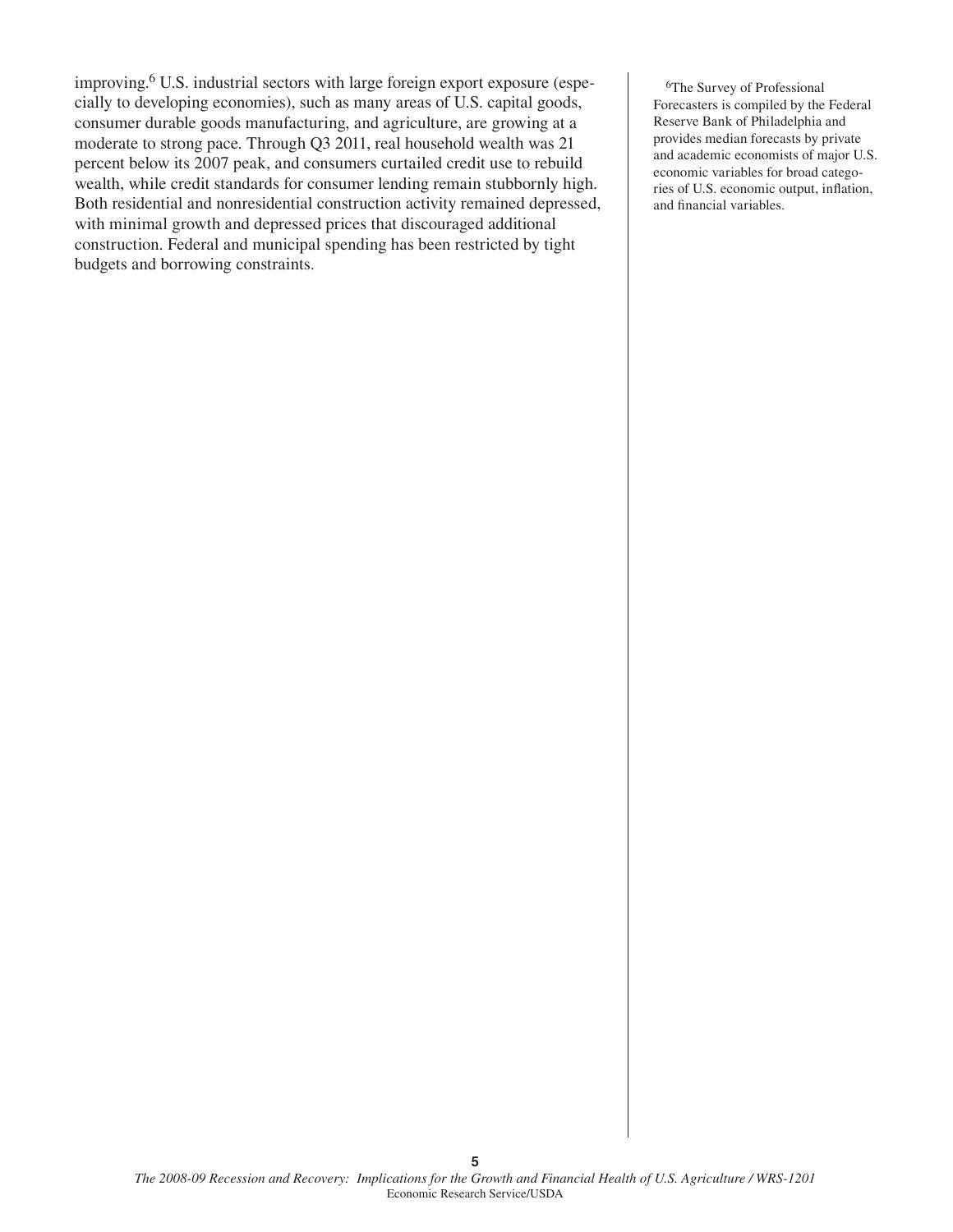# **2008-09 Recession Affected Developed and Developing Countries Differently**

The 2008-09 recession was the deepest and longest witnessed by U.S. and global economies since the 1930s. Contrary to previous global economic crises, the causes and consequences were seen mostly in developed countries. While lingering consequences have led to weak recoveries and continued problems for developed countries, particularly the United States, the EU, and Japan, developing countries were less affected by the recession. In general, developing regions sustained or resumed relatively high rates of growth in the aftermath, although both China and India had to tighten monetary policy and slowed growth to contain inflationary pressures.

While both developed and developing countries showed declines in 2008 and 2009, developed countries went into a severe recession whereas the developing countries only had a growth slowdown (fig. 2). By 2010, both groups of countries were in recovery, but the difference in relative growth rates was around 4 percent per year. The growth difference between developed and developing countries has been increasing for some time, and the 2008-09 recession reinforced this pattern and likely will persist into the future. The growth differential prior to  $2000$  was almost half of what it has been since then (fig. 3). The longer-term effect of this growth differential will be a shift in economic activity from developed to developing countries (USDA/ERS, 2012c) (fig. 4).

## **Resilient Growth in Developing Countries Buoys Agricultural Trade**

Real world trade fell by 11 percent in 2009, and developed country exports declined nearly 13 percent (IMF, 2011b). Those countries reliant on



Source: USDA, Economic Research Service, *International Macroeconomic Data Set*, 2012c.

**6** *The 2008-09 Recession and Recovery: Implications for the Growth and Financial Health of U.S. Agriculture / WRS-1201*  Economic Research Service/USDA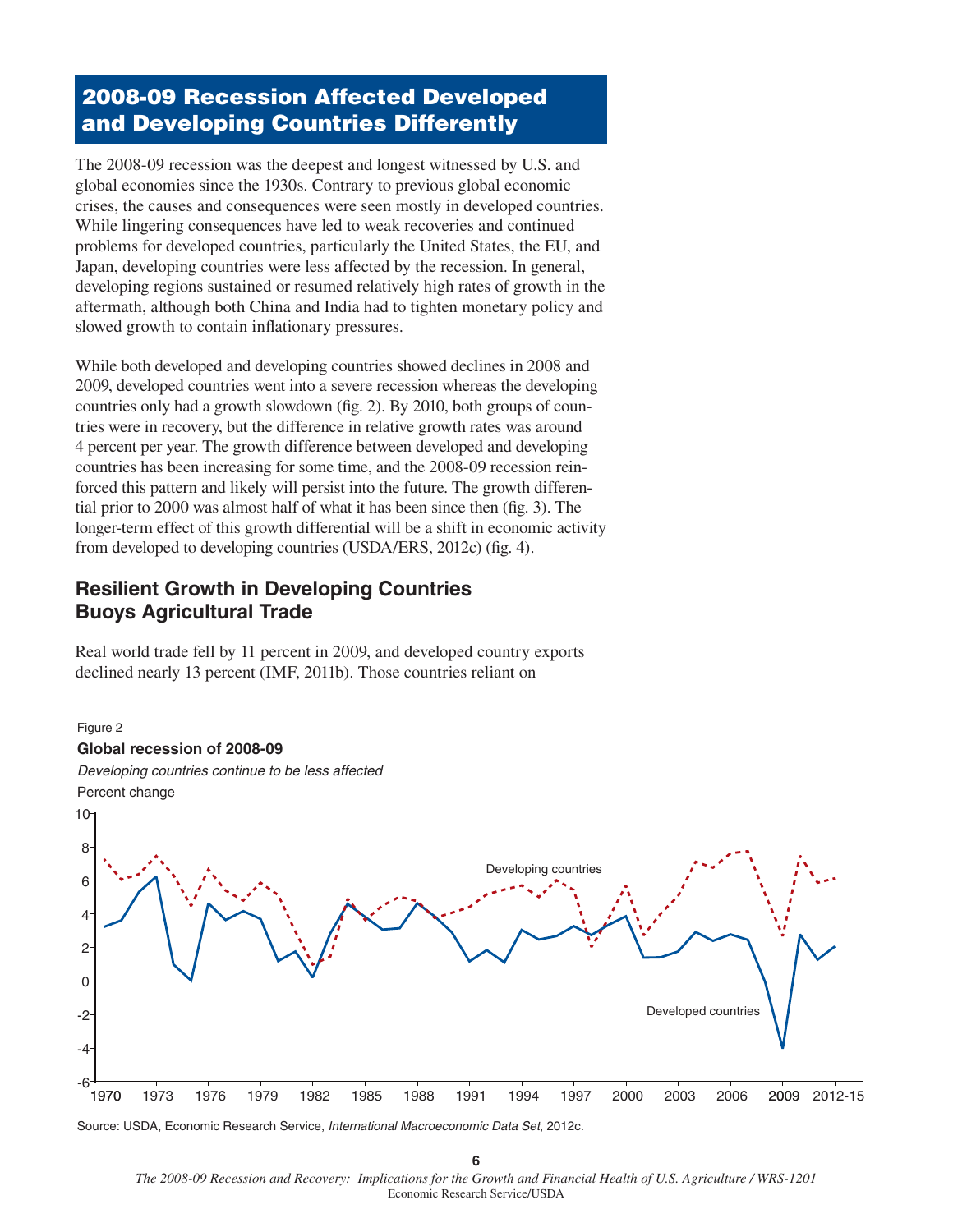exporting expensive durable consumer and business goods, such as Western Europe and Japan, were hit especially hard by the 2008-09 global recession (Wang, 2010). Real net exports of the European Union fell nearly 14 percent, reflecting the importance of durable goods exports for business and consumers. Exports were also constrained by reduced credit availability to firms involved in trade (Wang, 2010; Wynne and Kersting, 2009).

With international goods production becoming increasingly specialized and goods crossing borders more frequently as a part of the production process, tight international credit conditions have a greater impact on reducing foreign trade. Many firms involved in international trade found it difficult to obtain credit and insurance for traded goods. Wynne and Kersting (2009) found that





Figure 4



**Trends show a shift in economic activity toward developing countries in coming years**

Relative share of real GDP (percent)

GDP=Gross domestic product.

Source: USDA, Economic Research Service, *International Macroeconomic Data Set*, 2012c.

*The 2008-09 Recession and Recovery: Implications for the Growth and Financial Health of U.S. Agriculture / WRS-1201* Economic Research Service/USDA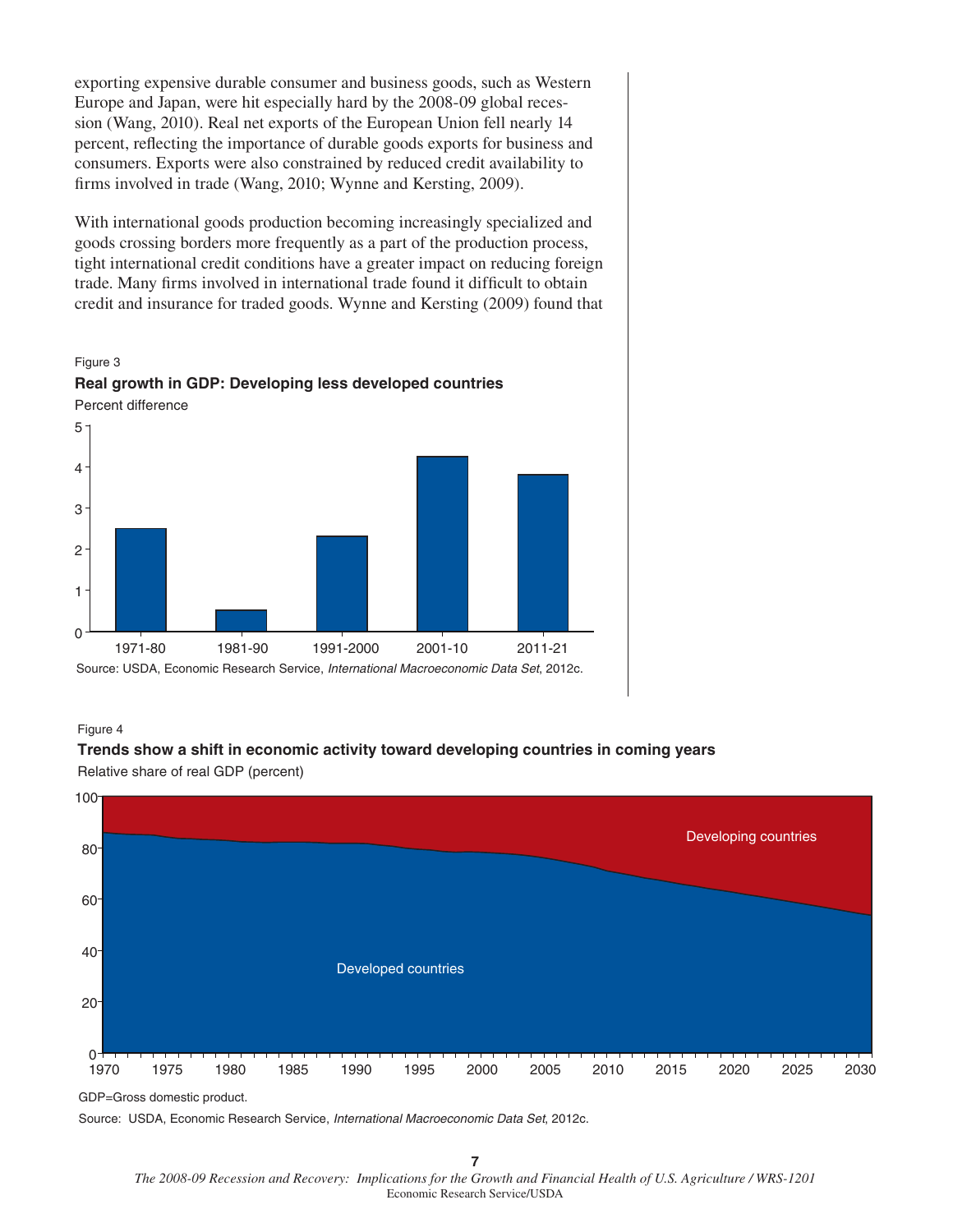both U.S. exports and imports decreased significantly more than expected based solely on falling domestic and foreign income and the stronger value of the dollar, indicating that the lack of trade credit played a significant role in the depressed state of U.S. and world trade from the second half of 2008 and through 2009.

Real exports of developing countries have been affected less by the recent global recession, but still fell 8 percent in 2009 (IMF, 2011b). Developing country exports were affected less because of their greater reliance on less income-sensitive nondurable exports. In addition, their banking systems saw fewer negative effects, allowing their exporters better access to trade credit to support exports. Regional trade among developing countries was also supported by smaller declines in developing country GDP growth and less pronounced credit constraints during the global downturn.

# **U.S. Agricultural Exports Rebound Strongly**

U.S. agricultural exports, while not affected as greatly as nonagricultural exports, were not immune to the impact of global recession. Real U.S. agricultural exports fell 2.0 percent in 2009 after increasing 5.3 percent in 2008.<sup>7</sup> Exports of high value products, such as fresh beef and dairy, fell 6 and 39 percent, respectively. Given the basic nature of food and agricultural products, agricultural exports are normally less sensitive to changes in real foreign disposable income than are some other products, particularly durable goods exports.

U.S. agricultural export growth is increasingly dependent on developing countries and has benefited from the relatively strong economic performance of developing countries during 2008-11, as well as the depreciation of the U.S. trade-weighted dollar between 2002 and 2012 (USDA/ERS, 2012c). U.S. agricultural exports rebounded sharply in 2010 and 2011, surging 18 and 16 percent, respectively, in nominal dollars relative to 2009.8

In 2011, U.S. agricultural exports exceeded \$136 billion. The growth in postrecession exports was about twice the historical average between 1998 and 2007, the decade preceding the recession. Developing countries' share of U.S. agricultural exports rose to more than 60 percent in 2011.<sup>9</sup> Economists anticipate that U.S. agricultural exports will continue to grow at above historical average rates over the next decade (World Agricultural Outlook Board (WAOB), 2012).

## **Foreign and Domestic Investment Help Sustain High Growth in Developing Countries**

Large and growing capital inflows,  $10 \text{ mostly in the form of foreign direct}$ investment, supported the increasing economic growth in developing countries over the last two decades (Kumar, 2007).<sup>11</sup> Private capital inflows include foreign purchases of debt and equity securities, direct investment, and commercial borrowing. Foreign direct investment is especially important to developing countries because it is the most stable form of long-term capital inflows with the greatest amount of long-term sharing of management, employee training, and technology between the parent company and its foreign subsidiary (Kumar, 2007). Foreign direct investment promotes higher

7Real agricultural export data were based on nominal agricultural export data from FAS's Global Agricultural Trade System (2012) and deflated based on the Department of Commerce, Bureau of Labor Statistics Export Price Index for end use agricultural commodities (food, feeds, and beverages) (2012).

8For more information, see ERS's Foreign Agricultural Trade of the United States (FATUS) datasets for the monthly summary and top 10 U.S. agricultural export markets for wheat, corn, soybeans, and cotton, by volume at http://www.ers.usda.gov/Data/ FATUS/index.htm#monthly.

<sup>9</sup>The comparison is in nominal value terms.

<sup>10</sup>Increase in the amount of money available from external or foreign sources for the purchase of local capital assets, such as buildings, land, and machines.

11For statistical purposes, the IMF defines foreign direct investment as a foreign enterprise or individual that owns at least 10 percent of the voting stock of a firm (IMF, 2003).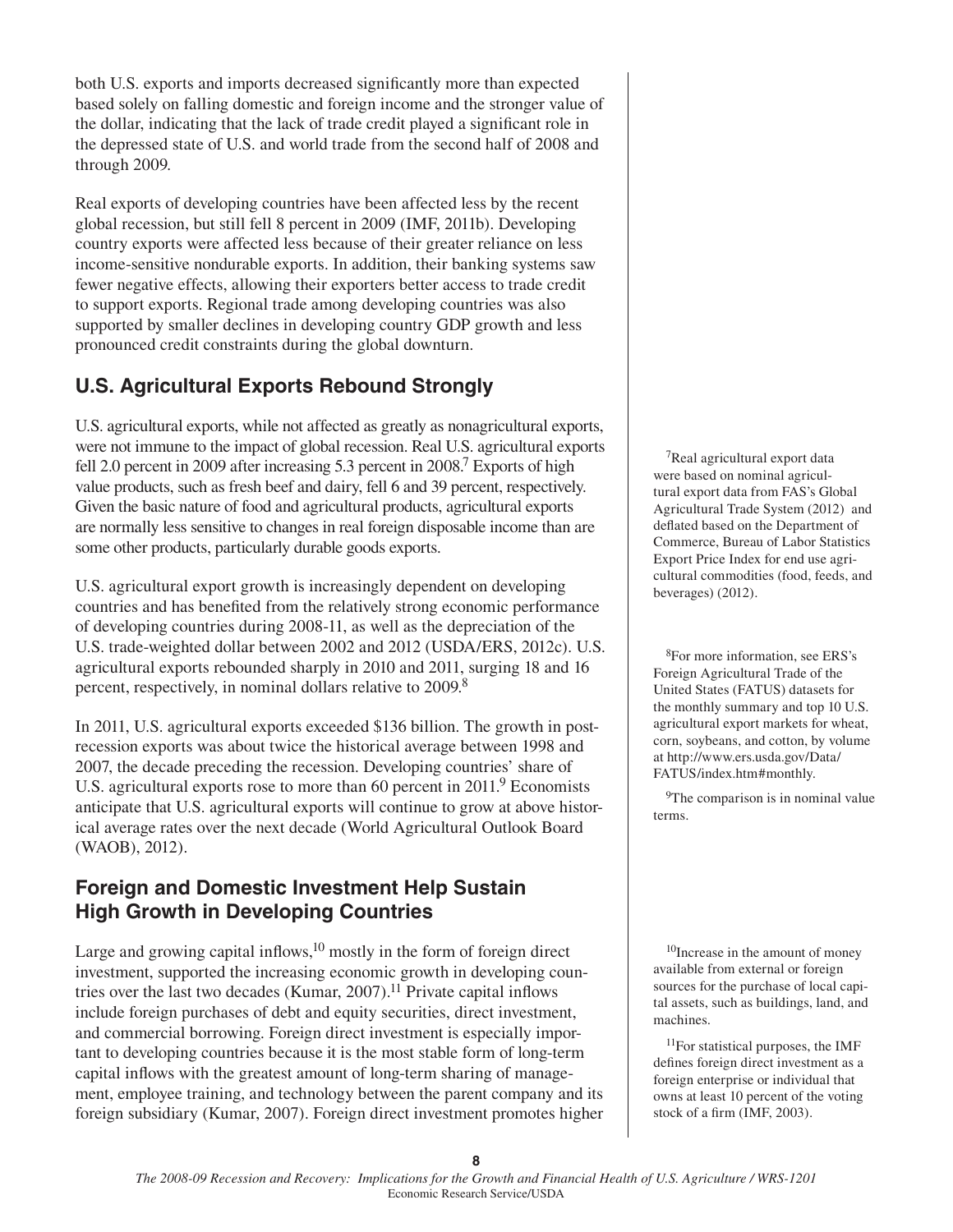levels of overall investment in developing countries and increases their export competiveness and capacity.

Net private capital inflows and foreign direct investments were relatively small through the 1990s, but they grew exponentially between 2002 and  $2007$  (fig. 5). Most of the decline in capital flows to developing countries during 2008-09 was bank related, reflecting the worldwide financial crisis and extreme contraction in lending by commercial banks. While net private capital flows to developing countries dropped sharply in 2008, capital flows rebounded in 2009, 2010, and 2011, boosting developing country growth. The IMF projects that this increase will continue in 2012 (IMF, 2011a). In addition to the strong inflows of capital to developing countries, gross domestic saving rates also were consistently high, averaging around 30 percent of GDP between 2000 and 2010 and providing additional support for domestic investment. By contrast, gross domestic savings rates averaged about 20 percent in high income, OECD<sup>12</sup> countries (IBRD (World Bank), World Development Indicators, 2011).

Developing countries have been able to sustain relatively high rates of growth and import demand by ensuring that:

- Their financial institutions avoided asset losses by not purchasing lowergrade mortgage backed securities issued by developed countries. As a result, developing countries reduced their exposure to the high risk financial environment that generated the global downturn and an aftermath that has slowed economic recovery for developed countries.
- Equity markets rebounded more strongly. Rising equity markets in developing countries have increased their wealth, making it easier to raise funds for business expansion. By increasing their wealth, developing countries also have encouraged stronger growth in domestic consumption.
- Housing prices held up well from 2007 to 2009 (*Global Property Guide*, 2008-11). While property values fell sharply in the United States and Europe over this period, property values continued to appreciate significantly in developing Asia through 2010, especially in China, Taiwan, and

#### Figure 5

## **Net foreign capital inflows to developing countries have grown rapidly since 2002**



Source: International Monetary Fund, *World Economic Outlook Database*, 2011a.

12Organisation for Economic Co-operation and Development.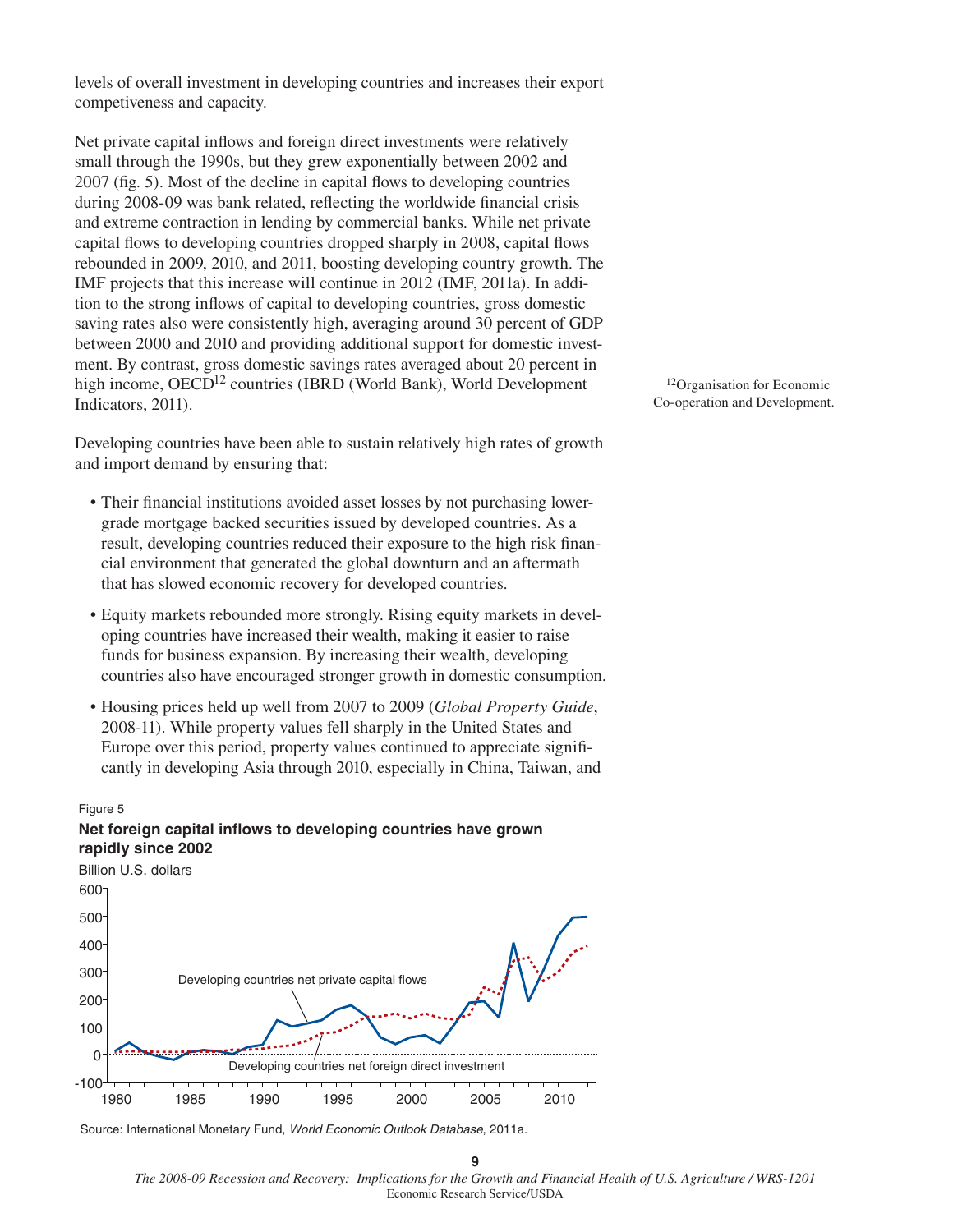Hong Kong, and in developing Latin America. As inflation continued to rise in 2011, Asian central banks tightened monetary policy, particularly in China, bringing property values under pressure. Nonetheless, financial institutions and homeowners in developing countries avoided the widespread decline in household wealth and loan default problems that plagued developed countries.

The robust economic growth in developing countries relative to the United States produced a strong real appreciation in emerging country currencies relative to the dollar over the last decade. As measured by the Federal Reserve Board's real developing country index, developing country currencies appreciated 22 percent from February 2003 to December 2011.13 The continuing economic growth differentials and large trade surpluses in favor of developing countries indicate that the dollar should continue to depreciate relative to developing country currencies, further boosting agricultural exports to developing countries over time.

13Board of Governors of the Federal Reserve System OITP (other important trading partners) real index, http:// www.federalreserve.gov/releases/h10/ summary/.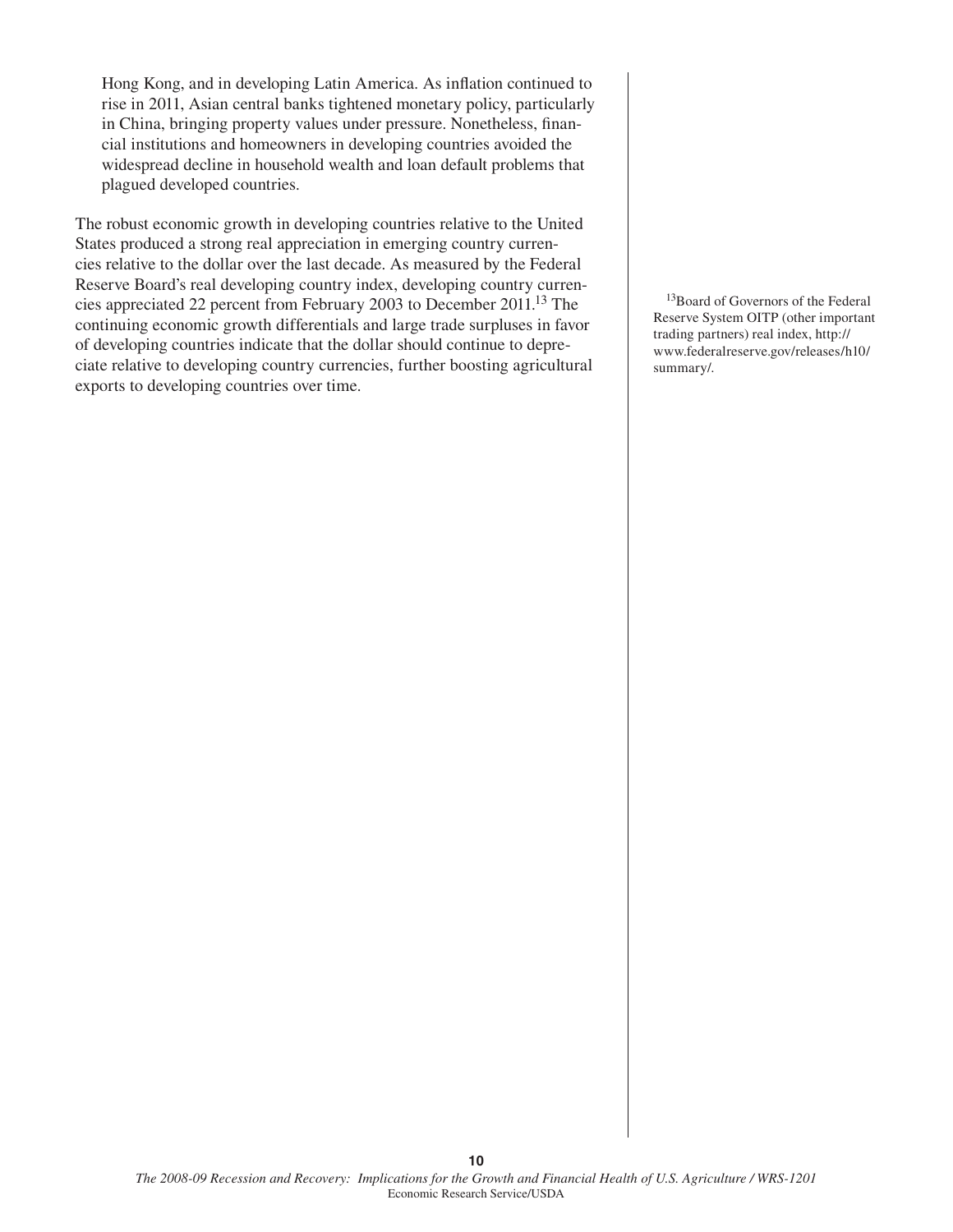# **U.S. Agriculture Has Exhibited Much Less Financial Stress than Other Sectors**

Easy credit standards during the late 1990s through late 2007, coupled with the severity of the recession, produced loan default rates—a key measure of financial stress—at commercial banks near or above historical peaks for most categories of nonagricultural loans. In comparison, while delinquency and default rates on agricultural loans at commercial banks have increased, they have remained far lower in relative terms than nonagricultural loans.<sup>14</sup> Farm Credit System farm loan rates have been lower than those at commercial banks. Commercial banks and the Farm Credit System dominated lending to the farm sector, holding over 85 percent of farm debt in 2010.15

While delinquency rates have risen moderately since mid-2008, chargeoff rates have remained below 0.40 percent (fig. 6). Farm Credit System delinquency and charge-off rates on farm loans, both current and historical, have been below the delinquency and charge-off levels for farm loans at commercial banks. The lower rates reflect the overall less risky nature of Farm Credit System borrowers in the aggregate, which in turn reflects the different risk return preferences of farm borrowers and lenders. Farley and Ellinger (2007) found that Farm Credit System borrowers tended to be wealthier, more financially leveraged, larger-scale farm operators who were more sensitive to credit costs than farm borrowers from commercial banks. Conversely, farm borrowers from commercial banks were smaller, less leveraged borrowers who were more concerned with long-term credit access with their lender. The Farm Credit System must deal with more legal constraints when diversifying its borrower base into nonagricultural

## Figure 6 **Farm Credit System delinquency and charge-off rates**

14Commercial bank delinquent loans and leases are those 30 days or more past due, and loan charge-offs are loans and leases removed from the books and charged against loan loss reserves. Loan charge-offs reduce income and net assets of the financial institution. (For more information, see http://www.federalreserve.gov/ releases/chargeoff/.) The Farm Credit System defines delinquent loans as those 90 days or more past due. (For more information, see http://www. farmcredit-ffcb.com/farmcredit/serve/ public/finin/quarin/report.pdf?assetId =178938&uniq=1309293421265.)

15Data on farm debt and lender shares may be found at http://www. ers.usda.gov/Data/FarmBalanceSheet/ FBSDMU.HTM.



Note: Charge-offs have only been reported since 2003.

Source: Farm Credit System, *Quarterly and Annual Information Statements*, 2011.

*The 2008-09 Recession and Recovery: Implications for the Growth and Financial Health of U.S. Agriculture / WRS-1201* Economic Research Service/USDA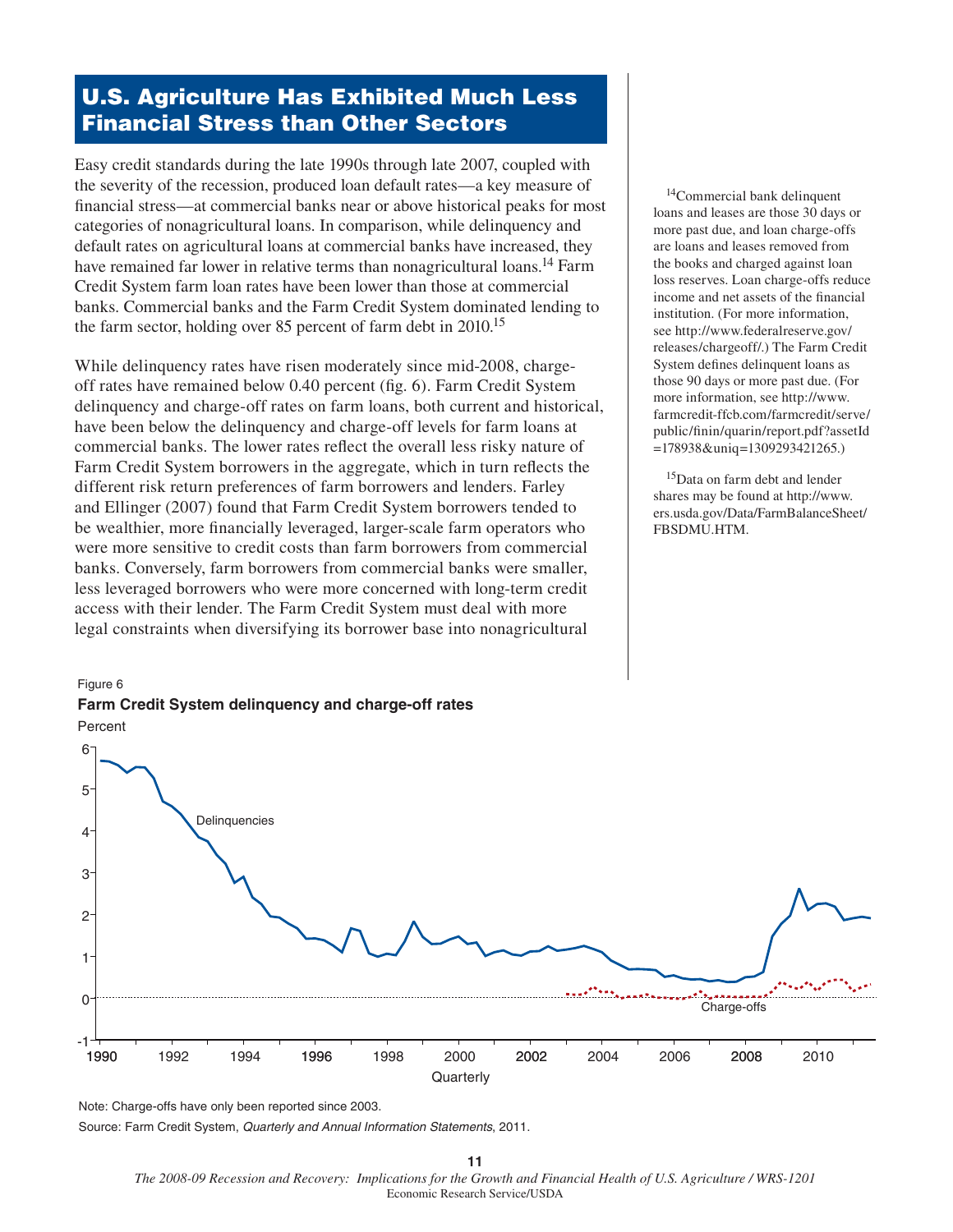lending. Given its less diversified loan base and its general lower cost of larger denomination debt liabilities, the Farm Credit System competes strongly with commercial banks for larger farm borrowers with excellent credit ratings (Boehlje and Gray, 2005).

Delinquency and charge-off rates for consumer, residential, and commercial real estate have eased somewhat in recent quarters but remain near peak historical values at the time of writing (figs. 7 and 8). While commercial and industrial loan delinquency rates peaked below historical levels for 1987 and 1991, charge-off rates on these loans exceeded their previous historical peaks by late 2009. Delinquency rates for mortgages and nonmortgage consumer credit exceeded their previous peaks, while default rates for these loans soared far above their historical highs, reflecting difficult labor markets and high debt burdens relative to income. Charge-off rates for commercial mortgages also exceeded previous peaks as result of dramatically lower prices for commercial real estate properties and higher vacancy rates in many parts of the United States.

Farm loan delinquency and charge-off rates rose during 2008 and 2009, but they remained moderate compared with other types of loans and low compared with agricultural loan delinquency and charge-off rates in the late 1980s. The decline in farm delinquency rates in 2010, coupled with high farm income in 2010 and 2011, indicated that farm loan charge-off rates were moving back toward long-term trend levels.

In addition to the resilient demand for U.S. agricultural products afforded by developing country income growth and the depreciating U.S. dollar, the

# Figure 7

**Commercial bank loan delinquency rates**

*Delinquency rates near peak levels for all loans but decreasing over time* Percent of loans



Note: Residential and commercial real estate series data were not available until 1992. Source: Board of Governors of the Federal Reserve System, 2012b.

*The 2008-09 Recession and Recovery: Implications for the Growth and Financial Health of U.S. Agriculture / WRS-1201*  Economic Research Service/USDA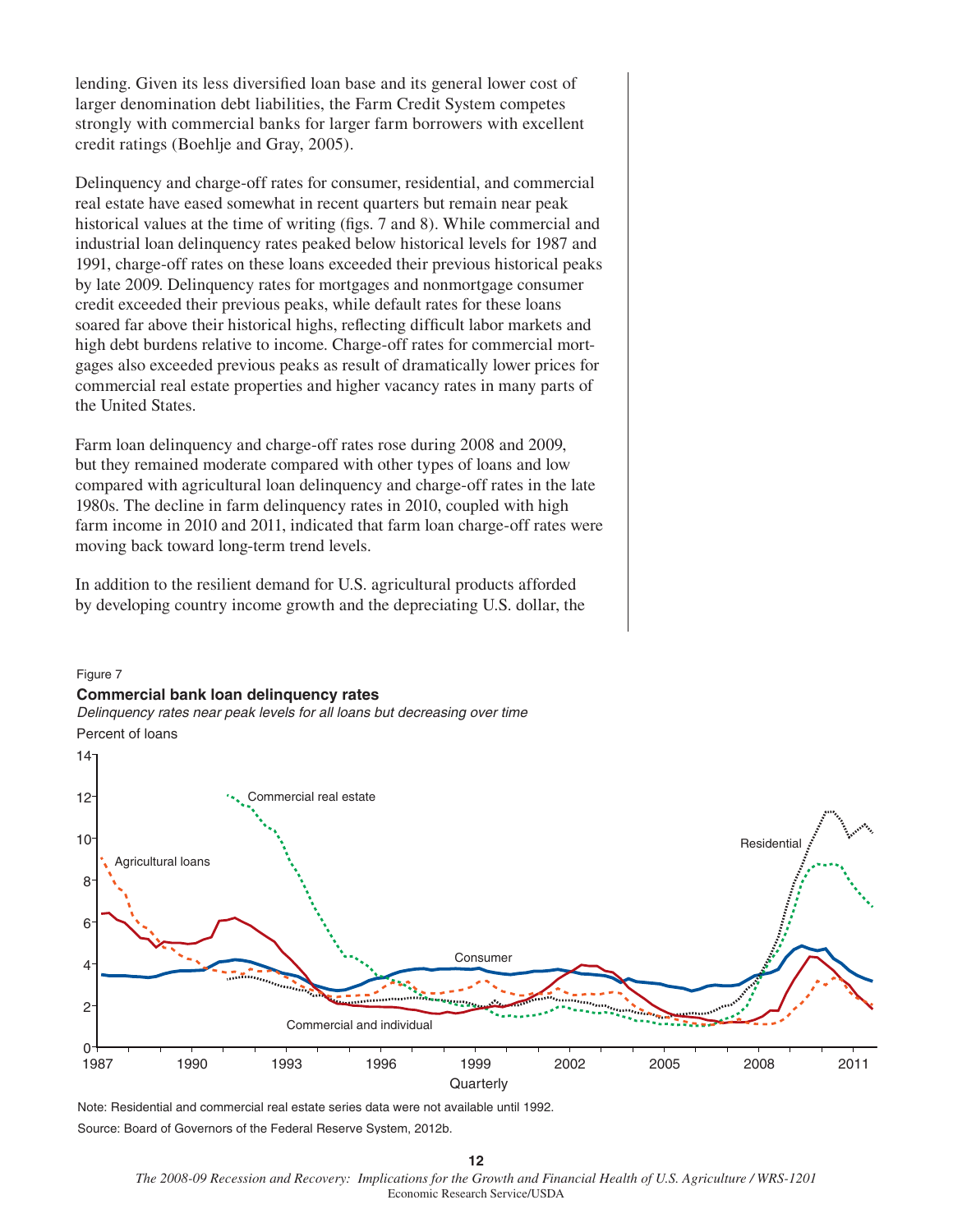#### Figure 8

#### **Commercial bank loan charge-off rates**

*Loan charge-off rates increased significantly but decreasing over time* Percent



Source: Board of Governors of the Federal Reserve System, 2012b.

agricultural sector maintained relatively stronger financial performance as a result of:

- Strong growth in farm income from 2004 to 2008, leading up to the recession;
- Strong growth in farm real estate values;
- Less use of financing in the farm sector; and
- The relative financial health of agriculture's primary lenders.

## **Farm Financial Conditions Supported by a Decade of Growth in Farm Income and Farmland Prices**

Low delinquency and default rates for farm loans reflected the strength of farm income for most of 2003-07 and its ability to rebound following 2010, allowing farmers to strengthen balance sheets. Net farm income was estimated to increase 28 percent in 2010 and another 24 percent in 2011, improving farmers' ability to cover interest expenses (Park, 2011). Based on current Economic Research Service (ERS) projections, farm income is likely to remain above the 2002-11 average level through 2021 (WAOB, 2012).

The post-2004 period was excellent overall for real farm income (fig. 9). This period of growth allowed farmers to improve their overall liquidity and strengthen their balance sheets. Strong gains in farm income also increased farmland values by raising expectations of future income flows. In addition, unusually low interest rates for qualified borrowers lowered the cost of financing farmland purchases and aided the surge in farmland values. Robust farm income in 2003 and 2008 increased the asset cushion available to ease the problems caused by weaker farm income in 2009. The relatively low use of debt by farmers reduced the percentage of cash flow required for interest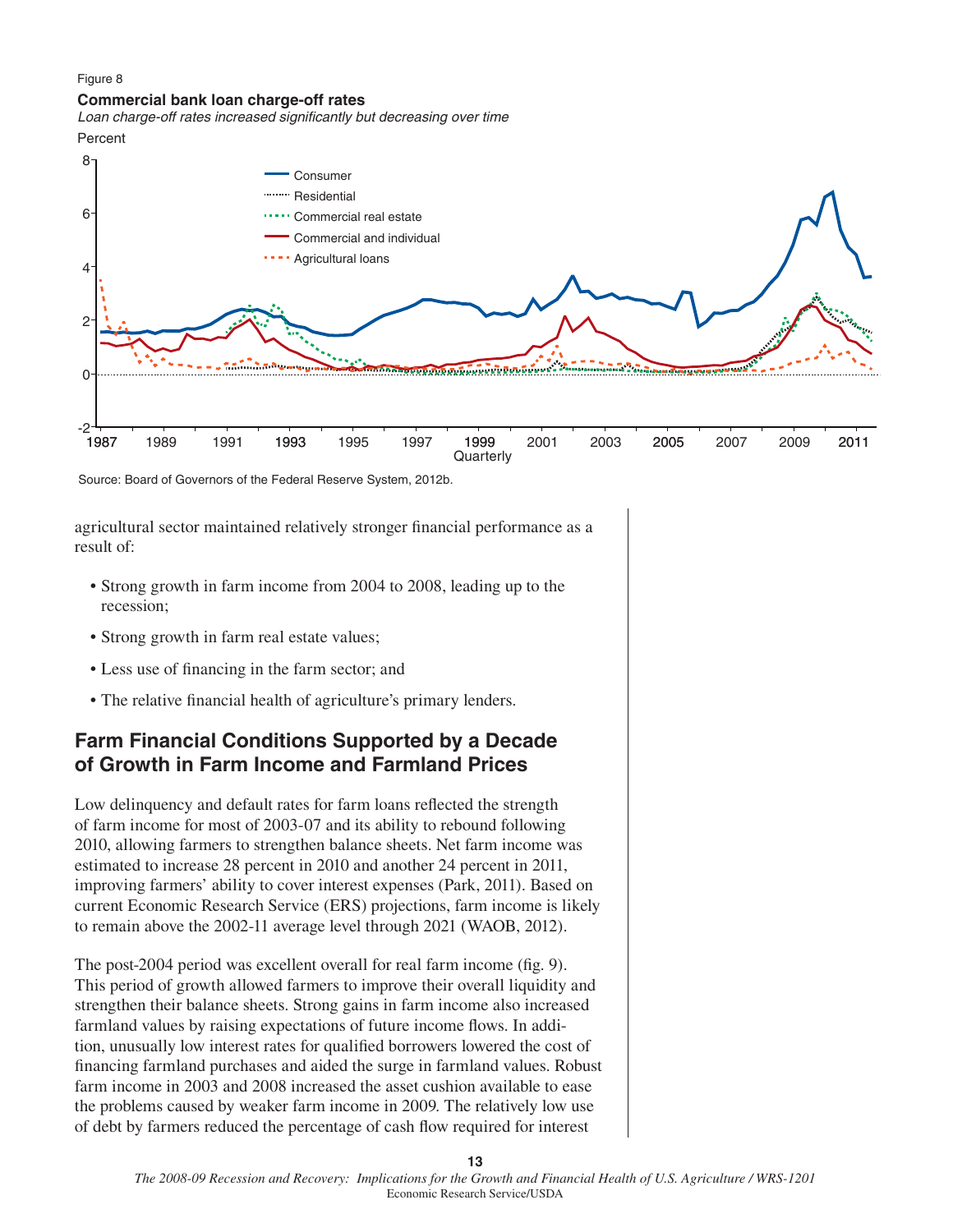payments and lowered incentives for excessive risk taking.16 The combination of rising farm income and land values, along with the likelihood of continued low interest rates over the near term, points toward continued low, or even declining, levels of problem loans over the next few years.

The increase in charge-off rates at commercial banks was generally more pronounced for farm loans not backed by real estate collateral (fig. 10). The growth in farm income in recent years, however, pushed non-real estate charge-off rates below real estate loan charge-off rates. Farm loans backed by real estate are typically better collateralized than non-real estate

*Real farm income growth was strong in the mid-2000s through 2008*

<sup>16</sup>The relationship between default risk, cash flow, wealth, and capital structure is discussed in greater detail in chapter 18 of Sinkey (1989) and chapter 15 of Ross et al. (1990).

# Source: USDA, Economic Research Service, *Farm Income Data Files*, 2012a. 1960 1965 1970 1975 1980 1985 1990 1995 2000 2005 2010 —<sup>1</sup>0<br>1960 20 40 60 80 100 120 Real farm income Real farm income, 5-year average

# Figure 10

Figure 9

140

**Real farm income**

Billion dollars (2005)

#### **Charge-off rates for commercial bank real estate and non-real estate farm loans**

*Loan charge-off rates moved up during the crisis but are now moving back down* Percent



Source: Board of Governors of the Federal Reserve System, 2012b.

*The 2008-09 Recession and Recovery: Implications for the Growth and Financial Health of U.S. Agriculture / WRS-1201*  Economic Research Service/USDA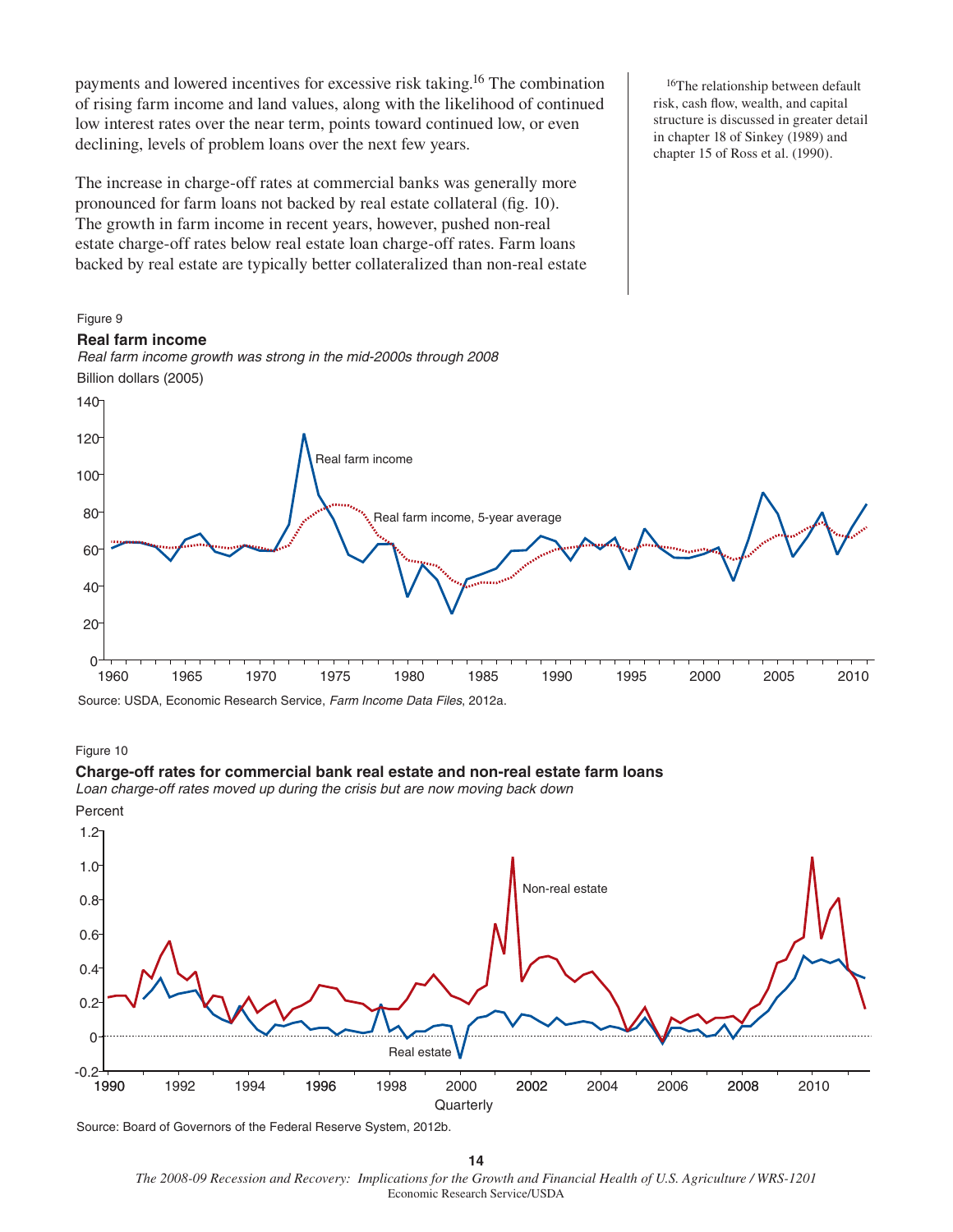loans. Rising land values were especially important and beneficial for crop producers because loans collateralized by real estate are more prevalent in crop farm loans than livestock farm loans. From 2002 to 2007, farmland and farm building prices increased at over an average 12-percent annual rate, compared with 5.5 percent between 1960 and 2010 (fig. 11). Higher land prices increased the value of farmland used as collateral in agricultural loans, boosting a farmer's ability to avoid default during 2008-09, as well as the assets available for future borrowing. Farmland prices were estimated to have increased at more than 7 percent for 2010 and 2011, reflecting continued strong gains in farm income and higher prices for agricultural products.

## **Farmers Limit Credit Use**

Farm delinquency and charge-off rates are also being held down by agriculture's low use of debt in their balance sheets. Farmers, by being cautious with debt financing, have avoided most problems caused by heavy reliance on debt, especially in comparison with nonfarm borrowers. Low debt use reduces both variability in net income and incentives for excessive risk taking. Two popular measures of debt usage are the debt-to-asset ratio and the interest coverage ratio. The debt-to-asset ratio measures the percentage of assets financed through debt, while the interest coverage ratio measures the multiple by which interest charges are covered by interest payments and pretax income. These measures are complementary, and their joint usage allows for a better examination of the impact of debt on balance sheets and business cash flows.

The debt-to-asset ratio for farm business has trended lower since the mid-1980s and was far lower than the recent debt-to-asset ratios of corporate and noncorporate nonfarm business (fig. 12). In contrast, debt-to-asset levels for corporate and noncorporate nonfarm business have trended upward since 1960. As the percentage of assets financed through debt increases, borrowers see greater incentive to choose higher-risk ventures with higher-than-expected returns, because a lower percentage of the



*The 2008-09 Recession and Recovery: Implications for the Growth and Financial Health of U.S. Agriculture / WRS-1201* Economic Research Service/USDA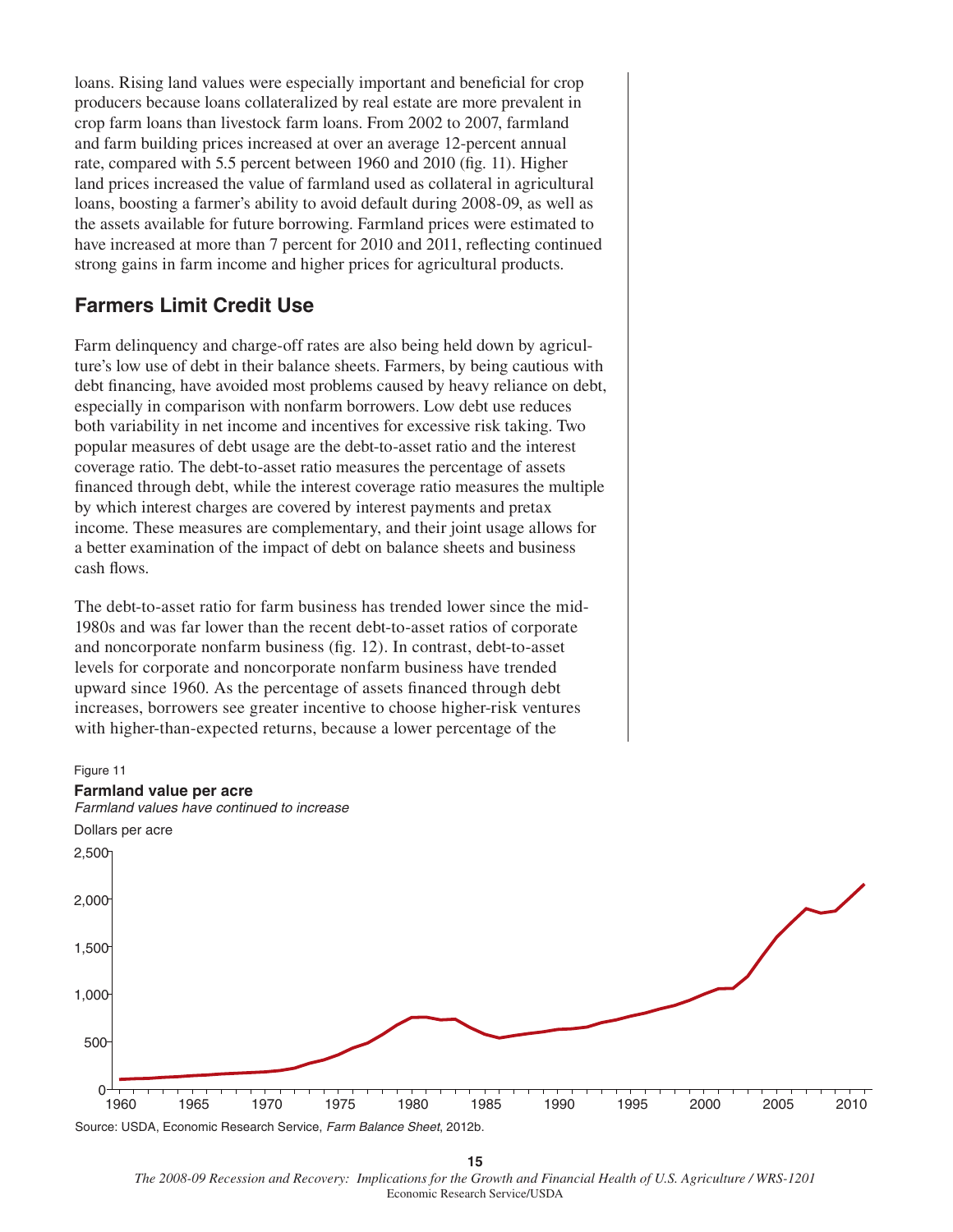borrower's funds are at risk. Lower use of debt leverage by farms indicates fewer potential conflicts of interest between lenders and farm business owners over risk and asset choices. However, it is the case that since the 1980's farm crisis, minimum down payments of 40 percent or more have been required on farm real estate loans. This is greater than that required for most nonagricultural business loans and has the effect of reducing debtto-asset ratios for agriculture as well.

Interest coverage ratios illustrate a similar picture of relatively low debt burdens for farmers (fig. 13). Since 1990, interest coverage ratios for



Source: Board of Governors of the Federal Reserve System, 2012a.

#### Figure 13

#### **Farm and nonfarm interest coverage ratios**

*Since 2003, farm business have had better interest coverage ratios than nonfarm business1*



1Interest coverage ratio equals profits before taxes plus interest payments divided by interest payments.

Sources: USDA, Economic Research Service, Farm Income Data Files, 2012a; U.S. Department of Commerce, National Income and Product Accounts data, 2012.

*The 2008-09 Recession and Recovery: Implications for the Growth and Financial Health of U.S. Agriculture / WRS-1201*  Economic Research Service/USDA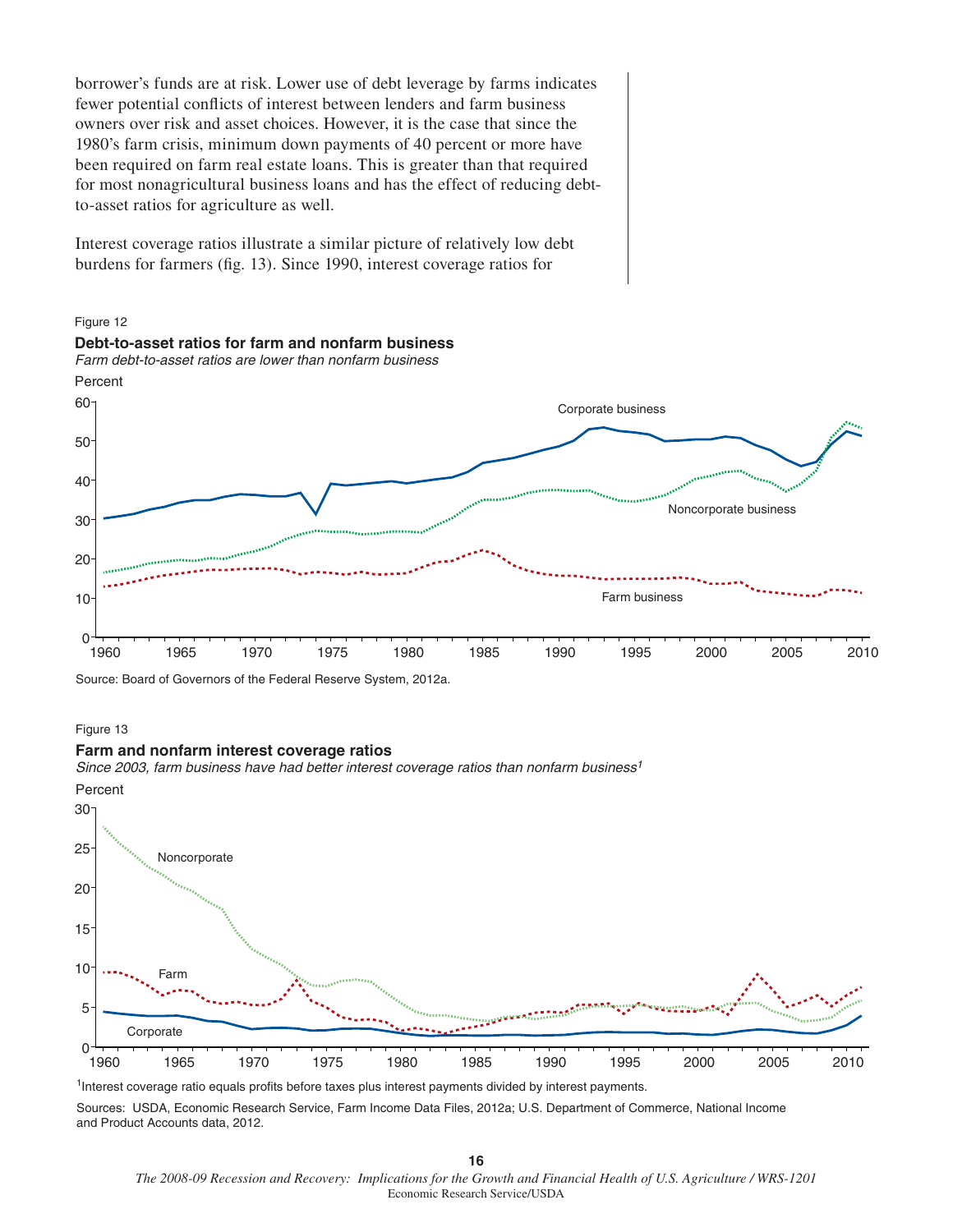farm business have exceeded those of nonfarm, noncorporate business and corporate business. The relatively low debt use by agriculture reflects the conservative nature of farmers and their primary lenders, which has reduced the sensitivity of returns to agricultural assets and equity to the general business cycle.

Within the farm sector, the use of debt leverage tended to be higher for larger farms, livestock producers, and younger farmers (Harris et al., 2009). These farmers have a greater tendency for liquidity problems in times of weakened cash flow. Overall, no significant increases in farm delinquency and default rates are expected in 2012-13; interest rates are expected to remain low for highly qualified farm borrowers, and farm commodity prices are expected to remain relatively strong (USDA/ERS, 2011). Farmers remained cautious in their use of debt in 2011, as non-real estate farm debt held at commercial banks and the Farm Credit System was roughly unchanged in the first half of 2011 and farm real estate debt grew a modest 2.2 percent over the same period (Federal Reserve Bank of Kansas City, 2011; Farm Credit System, 2011).

## **Relative Health of U.S. Farm Lenders an Asset to Sector**

U.S. agriculture has benefitted from the relative health of its two most important lenders—rural commercial banks and the Farm Credit System. Commercial banks and the Farm Credit System accounted for over 80 percent of farm credit. The relative health of these lenders gave farmers with strong balance sheets and favorable income statements access to credit (Henderson and Akers, 2010).

Commercial agricultural lenders and the Farm Credit System avoided excessive risk in good economic times, thus reducing their losses in difficult times and ensuring continued favorable access to credit for most farm borrowers. During 2007-09, while the return on equity for nonagricultural small banks fell from 7.7 percent to -2.0 percent, the return on equity at agricultural commercial banks fell much more modestly, from 10.6 percent to 7.0 percent (Federal Reserve Bank of Kansas City, 2010). Farm loan volume at commercial banks increased almost 11 percent over this period. The Farm Credit System also performed well relative to the financial industry as a whole loan volume increased 15.3 percent, net income after loan losses increased 5.4 percent, and the average return on capital fell a modest 0.5 percent (Farm Credit System, 2011).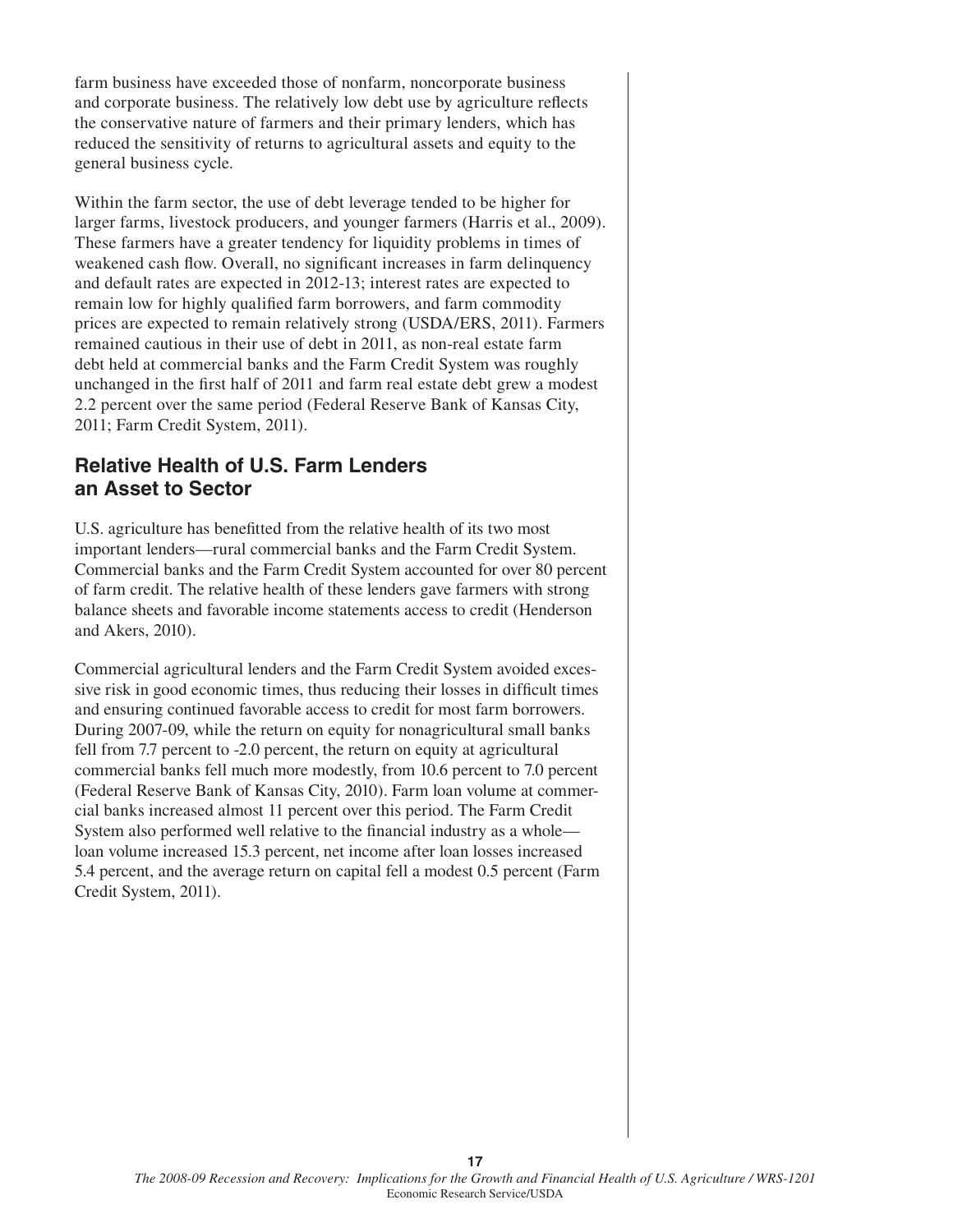# **Conclusions**

The world economic recovery was underway in 2011 and is likely to continue in 2012 and beyond, with developing countries, including those in Asia, Latin America, and Africa, leading the way, while developed countries will recover at a much slower pace.17 The crisis in the Eurozone continues and is likely to continue for some time, further dampening growth prospects in developed countries (Kelch et al., 2010). Unfortunately, history has shown that recoveries are typically weaker when the preceding recession was deep and produced great financial upheaval. From a trade perspective, agriculture was better positioned than most U.S industries entering the recession and continues to be during the economic recovery. With most agricultural exports going to developing countries, U.S. agriculture is well positioned to benefit from the continued relatively strong economic growth in developing regions.

U.S. agriculture made it through the recession and uneven economic recovery better than other industries from a financial stress perspective, as well. In addition to its greater dependency upon developing countries for exports, agriculture has benefited from relatively strong balance sheets and a low overall use of debt entering and exiting the recession. Agriculture has also benefited from the health of its two primary lenders—rural commercial banks and the Farm Credit System—which enhanced the farm sector's ability to obtain credit and favorable interest rates to maintain and expand production.

U.S. agriculture is well situated for a period of continued strong growth in exports and farm income. While the world economy is dynamic and increasingly competitive and the outlook for interest rates and exchange rates is always uncertain, U.S. agriculture's natural comparative advantage, low interest rates, increasingly competitive dollar exchange rate, and solid balance sheet suggest that the sector may compete effectively in world markets in the coming years.

<sup>17</sup>The crisis in the Eurozone continues and is likely to continue for some time, further dampening growth prospects in developed countries (Kelch et al., 2010).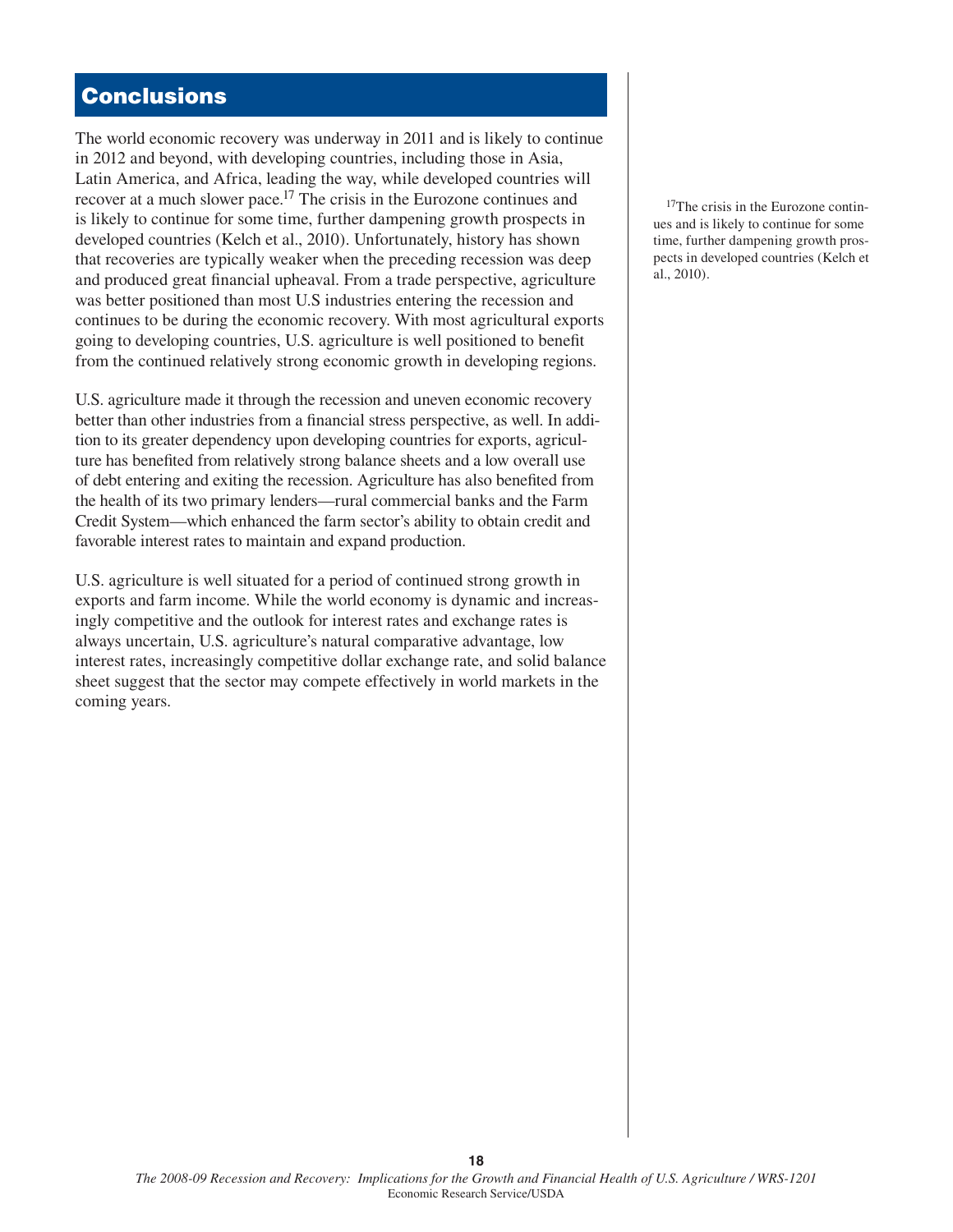## **References**

- Ball, Laurence. *Hysteresis in Unemployment: Old and New Evidence,* Working Paper No. 14818, The National Bureau of Economic Research: Washington, DC, 2009, http://www.nber.org/papers/w14818.
- Board of Governors of the Federal Reserve System. *Flow of Funds Accounts of the United States*, Washington, DC, March 2012a, www.federalreserve. gov/apps/fof/.
- Board of Governors of the Federal Reserve System. *Assets and Liabilities of Commercial Banks in the United States*, Washington, DC, March 2012b, www.federalreserve.gov/releases/h8/default.htm.
- Board of Governors of the Federal Reserve System. OITP (other important trading partners) real index, 2012, http://www.federalreserve.gov/releases/ h10/summary/.
- Boehlje, Michael, and Allan Gray. "Restructuring of the Agricultural Lending Markets: The FCS Dilemma," *Choices*, Agricultural and Applied Economics Association, Vol. 20(1): pp. 15-8, 2005.
- Brunnermeier, Markus K. "Deciphering the Liquidity and Credit Crunch 2007- 2008," *Journal of Economic Perspectives* Vol. 23(1): pp. 77-100, 2009.
- Cerra, Valerie, and Sweta Saxena. "Growth Dynamics: The Myth of Economic Recovery," *American Economic Review* Vol. 98(1): pp. 439-57, March 2008.
- Chinn, Menzie D., and Jeffry A. Frieden. *Lost Decades: The Making of America's Debt Crisis and the Long Recovery*, W.W. Norton & Company: New York, 2011.
- Farley, Travis A., and Paul N. Ellinger. "Factors Influencing Borrower Preferences For Lenders," *Agricultural Finance Review* Vol. 67(2): pp. 211-23, Fall 2007.
- Farm Credit System, Federal Farm Credit Banks Funding Corporation. *Quarterly and Annual Information Statements*, *1990-2011*, 2011.
- Federal Reserve Bank of Kansas City and the Board of Governors. *Agriculture Financial Databook*, 2011, http://www.kansascityfed.org/ research/indicatorsdata/agfinance/index.cfm.
- Federal Reserve Bank of Philadelphia. *Survey of Professional Forecasters*, various issues, 2009-11.
- Gjerstad, Steven, and Vernon L. Smith. *Household Expenditure Cycles and Economic Cycles, 1920 – 2010*, unpublished manuscript, Chapman University, Economic Science Institute: Orange, CA, June 22, 2010.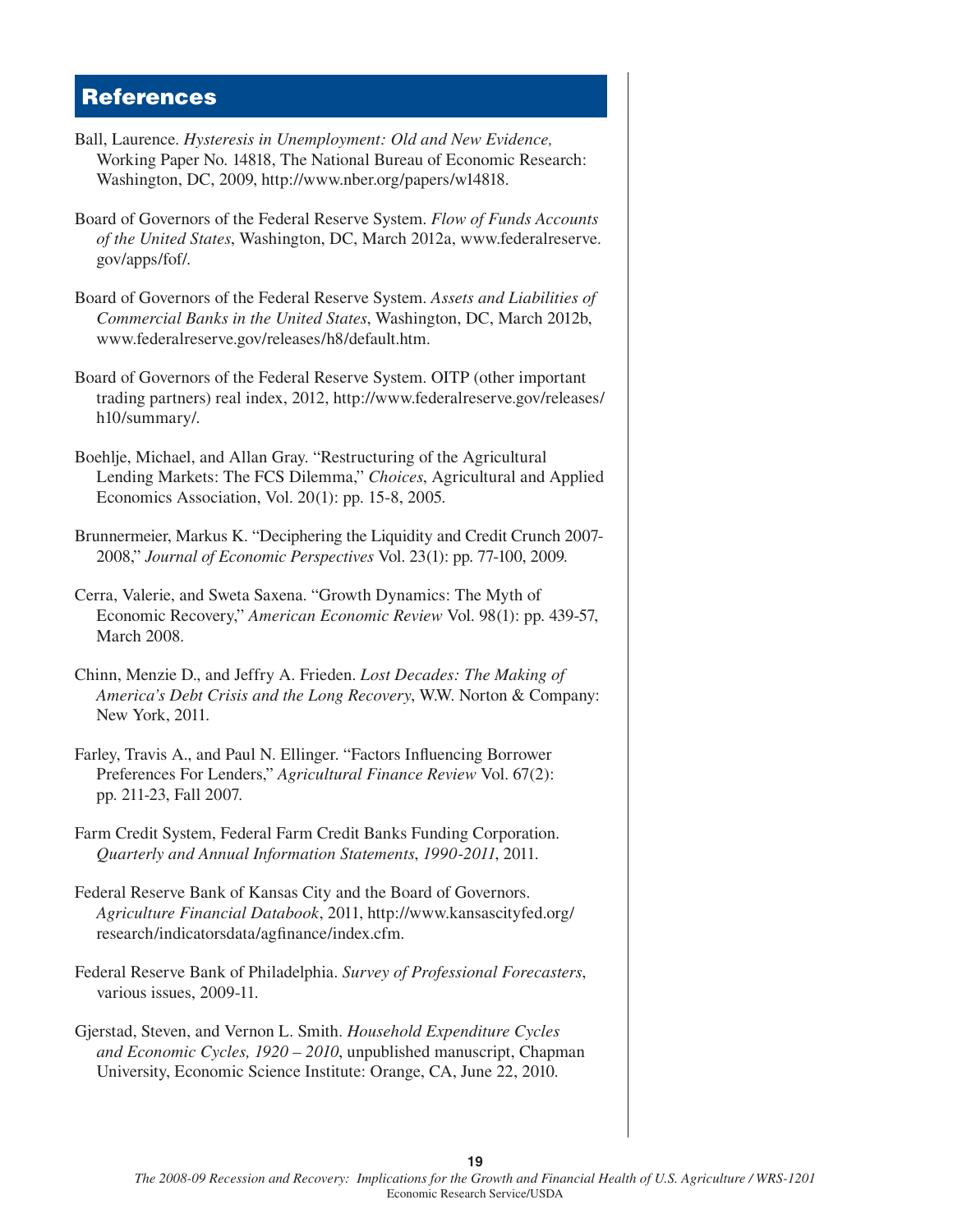Global Property Guide Publishing Group. *Global Property Guide*, various issues, 2008-11, http://www.globalpropertyguide.com/ real-estate-house-prices. Global Trade Information Services, Inc. *Global Trade Atlas*, 2011. Harris, J. Michael, J. Johnson, J. Dillard, R. Williams, and R. Dubman. *The Debt Finance Landscape for U.S. Farming and Farm Businesses*, AIS-87, U.S. Department of Agriculture, Economic Research Service, November 2009, [http://www.ers.usda.gov/publications/ais87/.](http://www.ers.usda.gov/publications/ais87/) Henderson, Jason, and Maria Akers. "Financial Challenges Facing Farm Enterprises," *The Main Street Economist*, Federal Reserve Bank of Kansas City, Issue 1, pp. 1-5, 2010, http://www.kansascityfed.org/publicat/ mse/MSE\_0110.pdf. IHS Global Insight. *U.S. Economic Outlook, Global Executive Summary*, and *Quarterly Review and Outlook* (various issues) 2009-11, Lexington, Mass. International Bank for Reconstruction and Development (World Bank). World Development Indicators, Washington, DC, 2011, http://data.worldbank. org/data-catalog/world-development-indicators. International Monetary Fund. *Foreign Direct Investment Trends and Statistics*, Washington, DC, 2003, www.imf.org/external/np/sta/ fdi/2003/102803.htm. International Monetary Fund. *World Economic Outlook*, Washington, DC, April 2011a. International Monetary Fund. *World Economic Outlook Database*, Washington, DC, 2011b, http://www.imf.org/external/pubs/ft/ weo/2011/02/weodata/index.aspx. International Monetary Fund. *World Economic Outlook Update*, Washington, DC, 2012. Kelch, David, Mathew Shane, David Torgerson, and Agapi Somwaru. *European Financial Imbalances: Implications of the Eurozone Sovereign Debt Problem for U.S. Agricultural Exports*, WRS-1102, U.S. Department of Agriculture, Economic Research Service, p. 19, May 2011, [http://www.](http://ers.usda.gov/publications/WRS1102/) [ers.usda.gov/publications/WRS1102/.](http://www.ers.usda.gov/publications/wrs1102/) Knotek II, Edward S., and Stephan Terry. "How Will Unemployment Fare Following the Recession?" *Economic Review*, Federal Reserve Bank of Kansas City, Vol. 94(3): p. 7-35, 2009, www.kansascityfed.org/ PUBLICAT/ECONREV/pdf/09q3knotek.pdf. Kumar, Anil. "Does Foreign Direct Investment Help Emerging Economies?" *Economic Letter—Insights from the Federal Reserve Bank of Dallas*, Federal Reserve Bank of Dallas, Vol. 2(1), January 2007, http://www. dallasfed.org/research/eclett/2007/el0701.html.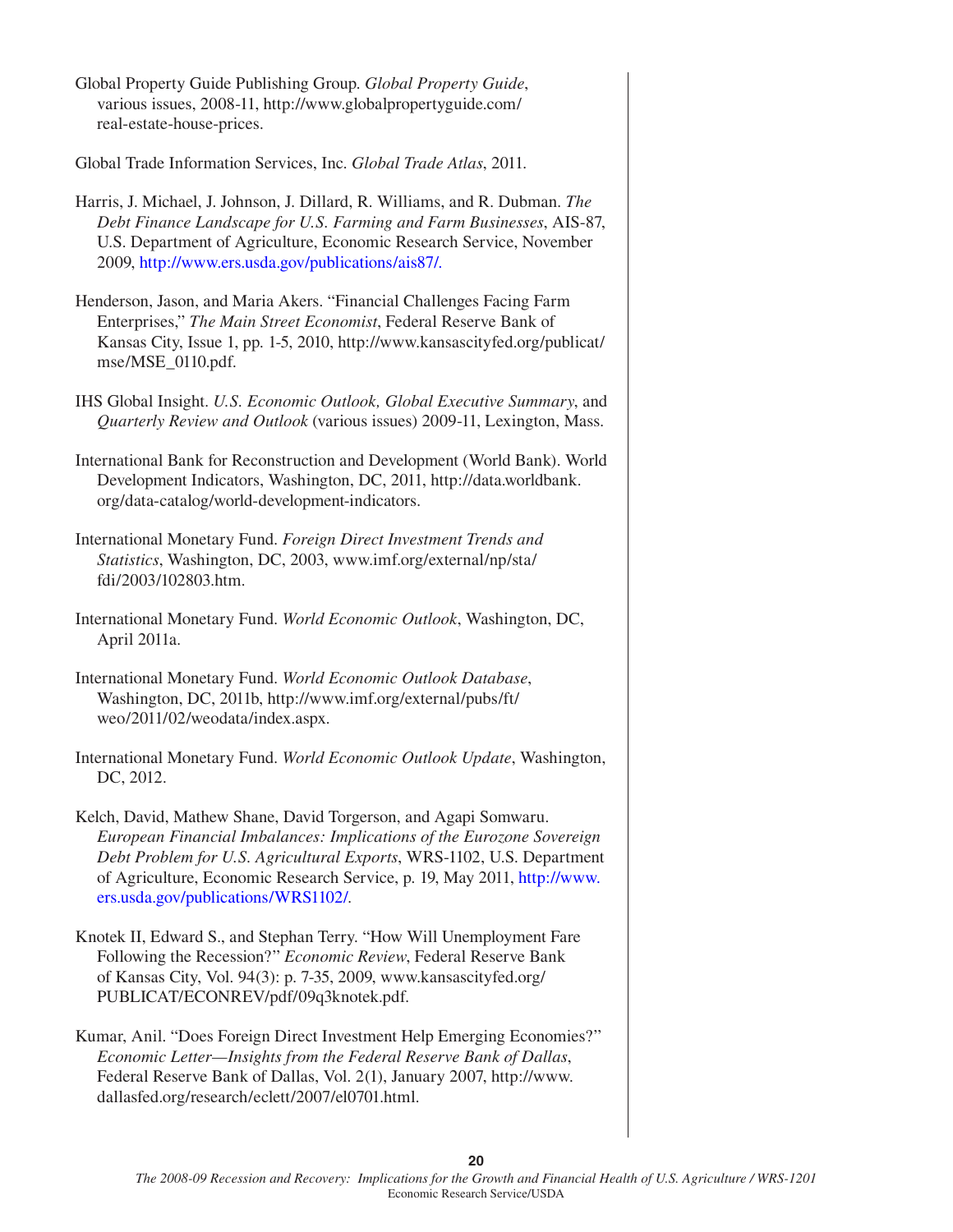- McCauley, Robert, and Patrick McGuire. "Dollar appreciation in 2008: safe haven, carry trades, dollar shortage and overhedging," *BIS Quarterly Review*, Bank for International Settlements, pp. 85-93, December 2009.
- Mizen, Paul. "The Credit Crunch of 2007 and 2008: A Discussion of the Background, Market Reactions, and Policy Responses," *Review*, Federal Reserve Bank of St. Louis, pp. 531-67, September/October 2008.
- Moore, Randell. *Blue Chip Economic Indicators*, Aspen Publishers: New York, various issues, 2008-11.
- National Bureau of Economic Research, Business Cycle Dating Committee. *US Business Cycle Expansions and Contractions*, September 20, 2010, http://www.nber.org/cycles.html.
- Oxford Economics. *World Economic Prospects: An Overview*, Oxford Economic Forecasting, various issues, 2009-11.
- Park, Timothy. *Farm Income and Costs: 2011 Farm Sector Income and Forecast, 2012, http://www.ers.usda.gov/Briefing/FarmIncome/national*[estimates.htm.](http://www.ers.usda.gov/Briefing/FarmIncome/nationalestimates.htm)
- Ross, Stephen A., Randolph W. Westerfield, Bradford D. Jordan, and Jeffrey Jaffe. "Capital Structure: Limits to the Use of Debt," *Corporate Finance*, Second Edition, Chapter 15, McGraw-Hill Higher Education, 1990.
- Shane, Mathew, Terry Roe, and Agapi Somwaru. "Exchange Rates, Foreign Income, and U.S. Agricultural Exports," *Agricultural and Resource Economics Review* Vol. 37(2): pp. 160-75, 2008
- Sinkey, Joseph F. "Management of Credit Risk I: Concepts, Models, and Credit Analysis," *Commercial Bank Financial Management*, Third Edition, Chapter 18, MacMillan Publishing Company, 1989.
- Tasci, Murat. "Are Jobless Recoveries the New Norm?" *Economic Commentary*, Federal Reserve Bank of Cleveland, March 22, 2010.
- Terrones, Marco, Alasdair Scott, and Prakash Kannan. "From Recession to Recovery: How Soon and How Strong?" *World Economic Outlook: Crisis and Recovery*, Chapter 3, International Monetary Fund, April 2009.
- U.S. Department of Agriculture, Economic Research Service. *Farm Income and Costs: 2010 Farm Sector Income Forecast*, 2010, [http://www.ers.](http://www.ers.usda.gov/Briefing/FarmIncome/nationalestimates.htm) usda.gov/Briefing/FarmIncome/nationalestimates.htm.
- U.S. Department of Agriculture, Economic Research Service. *Farm Income*  Data Files, 2012a, http://www.ers.usda.gov/data/FarmIncome/finfidmu.htm.
- U.S. Department of Agriculture, Economic Research Service. *Farm Balance Sheet*, 2012b, [http://www.ers.usda.gov/Data/FarmBalanceSheet/.](http://www.ers.usda.gov/Data/FarmBalanceSheet/)